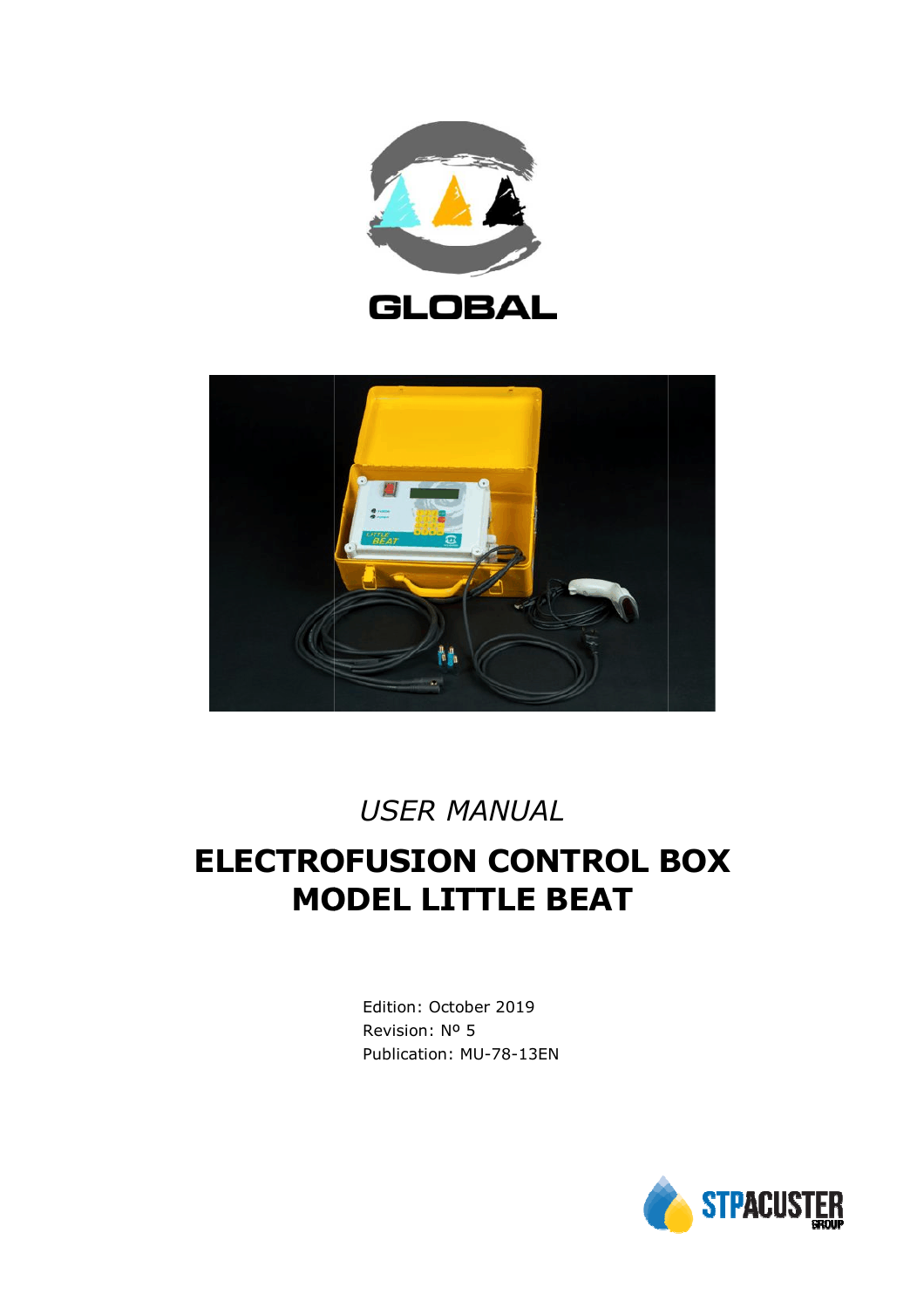### **DATOS DEL FABRICANTE** *MANUFACTURER DATA*

ACUSTER GLOBAL, S.L. Rambla d'Ègara, 340 4th floor 08221 Terrassa (Barcelona) - SPAIN Tel. (+34) 93 736 18 80 e-mail: info@acusterglobal.com

### **DATOS DEL DISTRIBUIDOR Y SAT** *DISTRIBUTOR AND SERVICE DATA*

**STP Acuster Internacional** Rambla d'Ègara, 340 4th floor 08221 Terrassa (Barcelona) - SPAIN hello@stpacuster.com +34937361880

**STP Acuster Central Europe** 2, Kvetna 685, Areal Salvia 736 61 Napajedla - Czech Republic info@stp-fittings.cz +420577913065

#### **STP Acuster South Africa** 54 Richard Road, Industria North PO BOX 2203 Wilro Park 1731 Roodepoort - South Africa shawn.pretorius@stp-sa.com +27315397451

**Agru Acuster Brasil** Rua Saburo Sumiya, 211 Aldeia, Barueri, SP CEP: 06440-110 – Brasil daniel@agru.com.br +55114138088

**STP Acuster North Europe** Ind. terrein de Wildeman, hof 4 Bossekamp 12 5301 LZ Zaltbommel - The Netherlands info@iwmc.be +31418840003

> **STP Acuster Baltics** Bullu str. 45 Riga, LV1067 - Latvia riga@stpfittings.lv +37167815281

**Agru Acuster Chile** Lo Echevers 891, Bodegas 11 y 12, Quilicura, Santiago - Chile info@agrusa.cl +56229493910

#### NOTES!

At the time of the publication of this *User Manual*, the software version is **V. 1.9.2.**

The modifications carried out against the previous revision of this publication are indicated with  $\parallel$  on the right margin.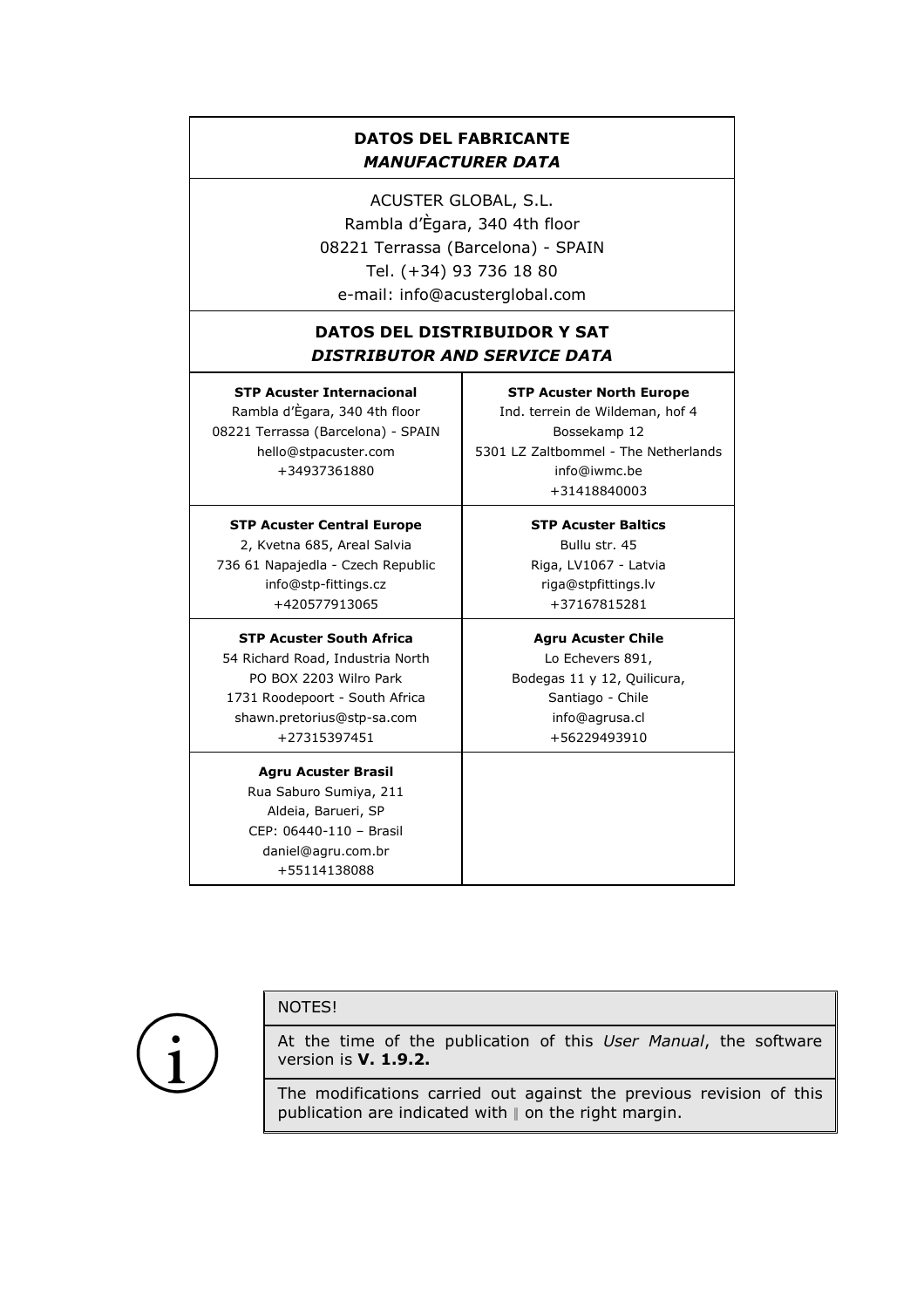

# **CONTENTS:**

| $\mathbf{1}$            |       |  |  |
|-------------------------|-------|--|--|
|                         | 1.1   |  |  |
|                         | 1.2   |  |  |
|                         | 1.3   |  |  |
|                         | 1.4   |  |  |
|                         | 1.5   |  |  |
|                         | 1.5.1 |  |  |
|                         | 1.5.2 |  |  |
|                         | 1.6   |  |  |
|                         | 1.7   |  |  |
| $\overline{2}$          |       |  |  |
|                         | 2.1   |  |  |
|                         | 2.2   |  |  |
|                         | 2.3   |  |  |
| $\overline{\mathbf{3}}$ |       |  |  |
|                         | 3.1   |  |  |
|                         | 3.1.1 |  |  |
|                         | 3.1.2 |  |  |
|                         | 3.1.3 |  |  |
|                         | 3.1.4 |  |  |
|                         | 3.1.5 |  |  |
|                         | 3.1.6 |  |  |
|                         | 3.2   |  |  |
|                         | 3.2.1 |  |  |
|                         | 3.2.2 |  |  |
|                         | 3.2.3 |  |  |
|                         | 3.2.4 |  |  |
| 4                       |       |  |  |
|                         | 4.1   |  |  |
|                         | 4.1.1 |  |  |
|                         | 4.1.2 |  |  |
|                         | 4.1.3 |  |  |
|                         | 4.1.4 |  |  |
|                         | 4.2   |  |  |
|                         | 4.2.1 |  |  |
|                         | 4.2.2 |  |  |
| 5                       |       |  |  |
|                         | 5.1   |  |  |
|                         | 5.1.1 |  |  |
|                         | 5.1.2 |  |  |
|                         | 5.1.3 |  |  |
|                         |       |  |  |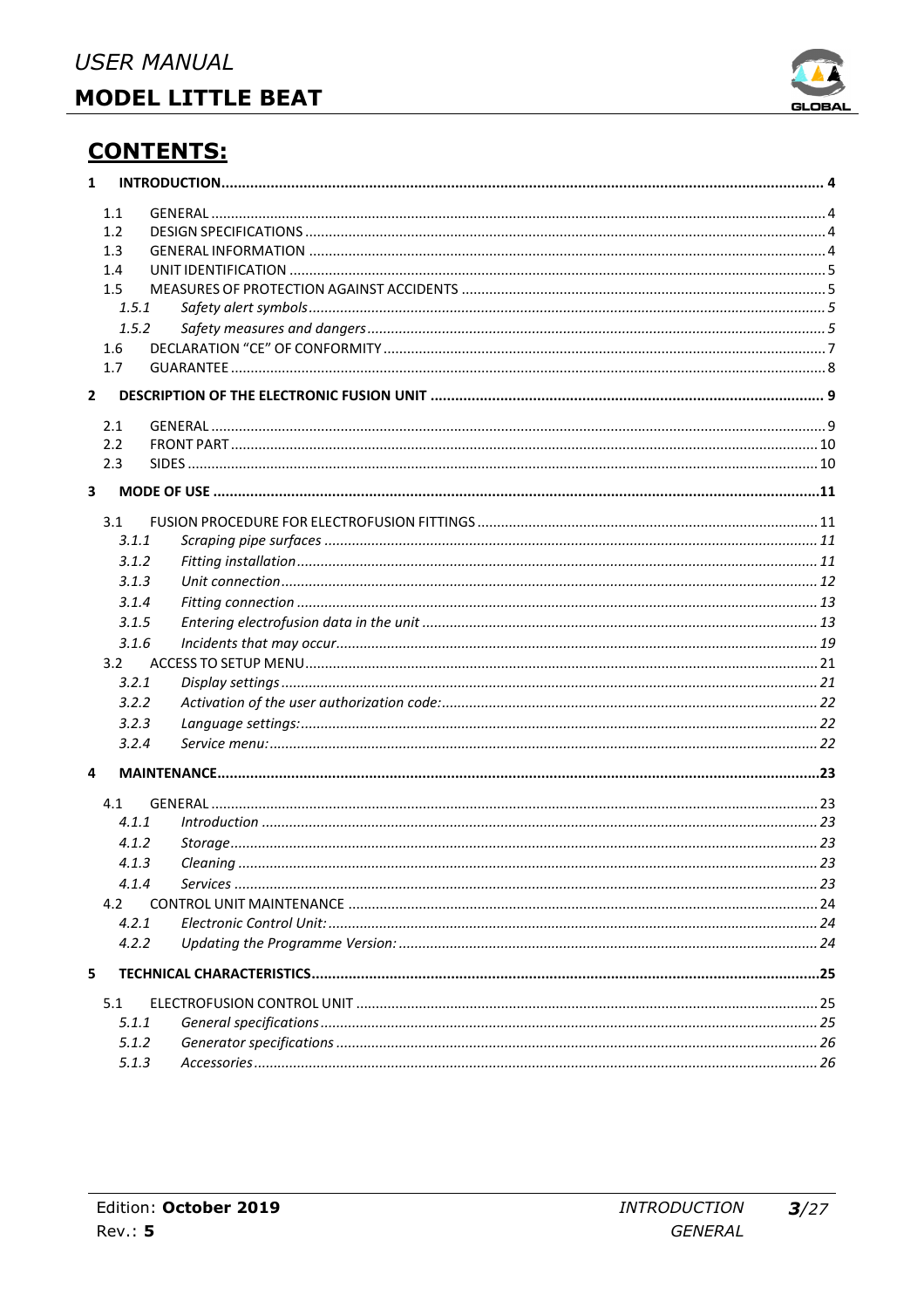

## **1 INTRODUCTION**

#### 1.1 GENERAL

The electrofusion units **LITTLE BEAT** are designed to carry out polyethylene (PE) and polypropylene (PP) pipe/fittings joints through electrofusion fittings with a range of 8 V to 44 V electrofusion voltage.

The **LITTLE BEAT** is an electrofusion unit on which the fitting electrofusion parameters can be entered manually (VOLTAGE and TIME) and automatically (BAR CODE system) without traceability. Take into account that some fitting manufacturers provide different fusion times according to ambient temperature. Refer to the fitting manufacturer's instructions.

The technical data contained in this *Manual* are purely informative and may be changed at any time. ACUSTER GLOBAL, S.L. declines all responsibility for claims arising from misuse of the data contained herewith and/or errors or omissions detected after publication.

This *Manual* must be considered as part of the unit.

#### 1.2 DESIGN SPECIFICATIONS

The electrofusion units **LITTLE BEAT** is designed according to the following specifications:

| $\cdot$ ISO 12176-2 | Equipment for fusion jointing polyethylene systems.  |  |
|---------------------|------------------------------------------------------|--|
|                     | Part 2: Electrofusion.                               |  |
| $\bullet$ ISO 13950 | Plastic pipes and fittings: automatic recognition of |  |
|                     | electrofusion systems.                               |  |

It accepts all the identifications which correspond to the above listed Specifications. All the fittings can be fused by electrofusion if the manufacturer encloses the programmed bar code system in accordance with ISO 13950.

#### 1.3 GENERAL INFORMATION

The development, documentation, production, tests and shipping of the products herewith described have been made:

- Complying with the respective safety rules, and
- In accordance with the requirements of quality guarantee.



#### WARNING!

The electrofusion control box can only be opened by authorised STPAcuster After-sales Service. In the case of the back cover opening or coming apart, parts of electrical components which are not covered may be left exposed.

Only qualified personnel are authorised to intervene both for fusion and repairs. These qualified personnel must be familiar with all the safety measures, potential dangers and maintenance rules described in this *Manual*.

The safe use of the products described requires an appropriate means of transport, storage, installation and use, a careful handling and the preestablished periodical maintenance follow-up.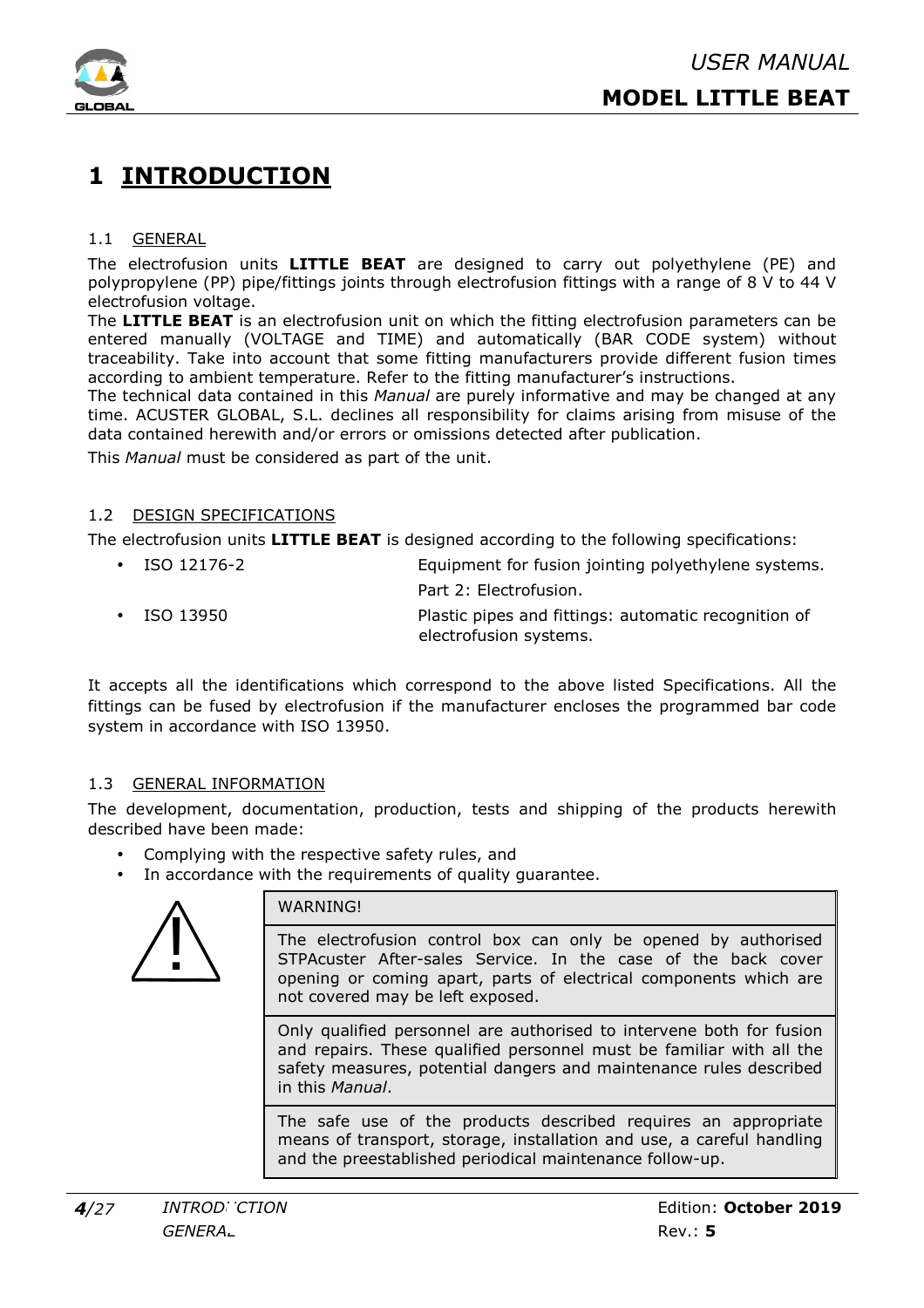

#### 1.4 UNIT IDENTIFICATION

The electrofusion units **LITTLE BEAT** are identified by means of their own identification plate, which includes the "CE" marking, fusion control box serial number and technical specifications.

#### 1.5 MEASURES OF PROTECTION AGAINST ACCIDENTS

#### **1.5.1 Safety alert symbols**

This User Manual employs the following safety alert symbols:



Indicates information, considered important, but not hazard-related.

When appears this hazard alert sign in this manual, carefully read what is says.



Indicates a hazardous situation that, if not avoided, will result in death or serious injury.

Indicates a hazardous situation that, if not avoided, could result in death or serious injury.

Indicates a hazardous situation that, if not avoided, could result in minor or moderate injury.

#### **1.5.2 Safety measures and dangers**

Please go by the following safety measures:

- Keep the fusion control box out of the reach of non-authorised personnel, non-qualified personnel and children. Protect the control unit from water, rain, snow, etc.
- When transporting the unit, and during loading and unloading operations, the appropriate precautionary measures must be taken to ensure that all unit components are completely secured in the vehicle, and that they are free from impact during transportation.
- Protect the electrofusion cables and the cable that goes to the power supply of cutting objects.
- All damaged cables must be replaced immediately by the After-Sales Service of STPAcuster.
- Always plug the control box to a power supply provided with differential and ground connection.
- Do not expose the fusion control box to heavy weights. All slight damage caused to the external frame or to other elements will have to be replaced immediately by the After-Sales Service of STPAcuster.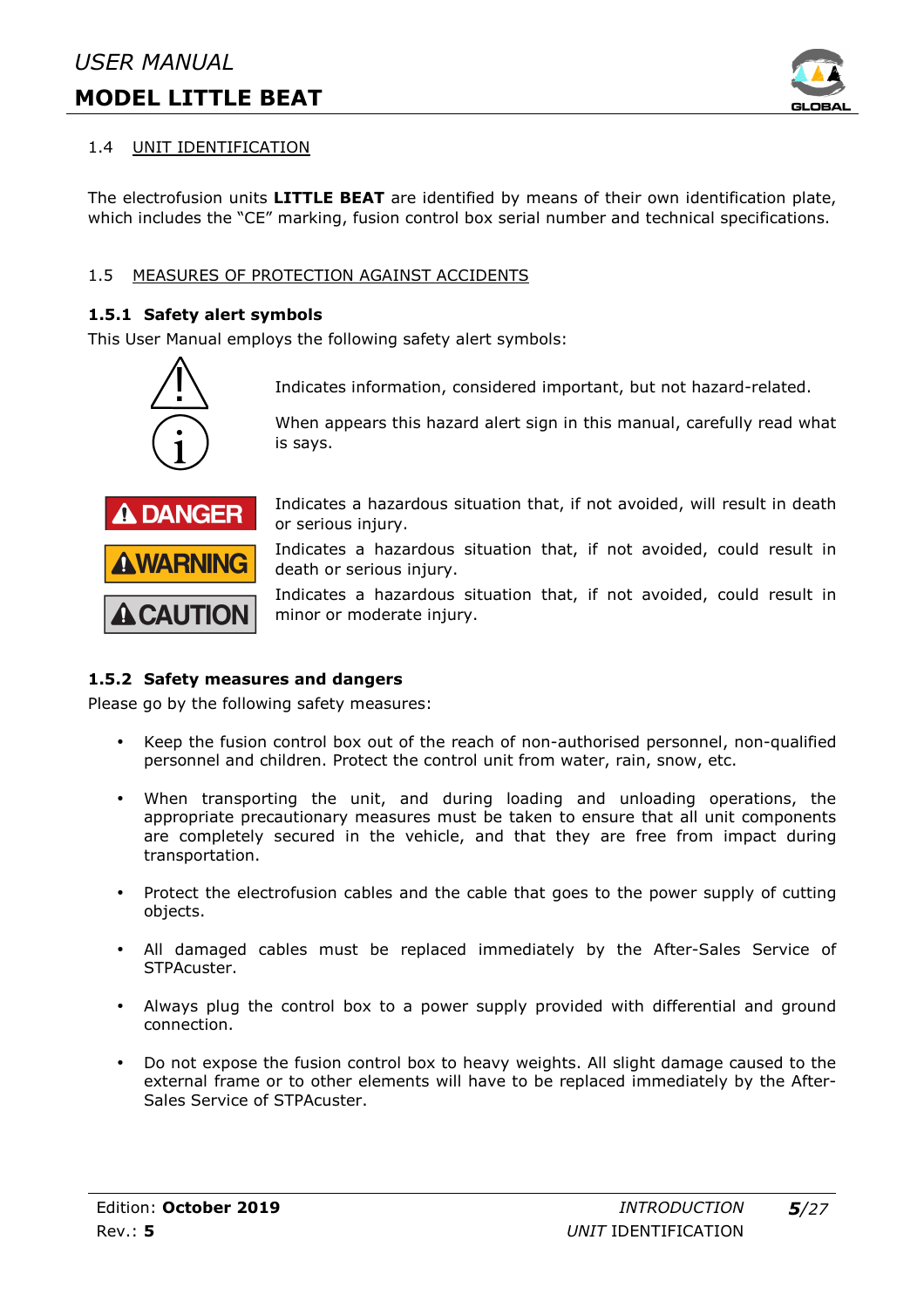

- **MODEL LITTLE BEAT**
- The fusion control boxes which are not being used must be kept out of the reach of the non-authorised personnel. They will have to be kept in rooms of low humidity degrees and of restricted access.
- Always use adequate working clothes. For outside work, it is recommended to use rubber gloves and boots with insulating soles (in wet areas, this advice is essential), and other applicable personal protective equipment such as hard hat, safety glasses, etc. For indoor fusion jointing work, adequate ventilation of the premises must be provided.
- Before using the fusion control box, its external condition will have to be checked, as well as its working condition. All components must be correctly assembled in order to guarantee the correct functioning of the unit.
- The damaged components must be repaired or replaced by the After-Sales Service of STPAcuster.
- The fusion control box can only be opened by the After-Sales Service of STPAcuster.
- Should the fusion control box not work properly, it will have to be sent immediately to the After-Sales Service of STPAcuster.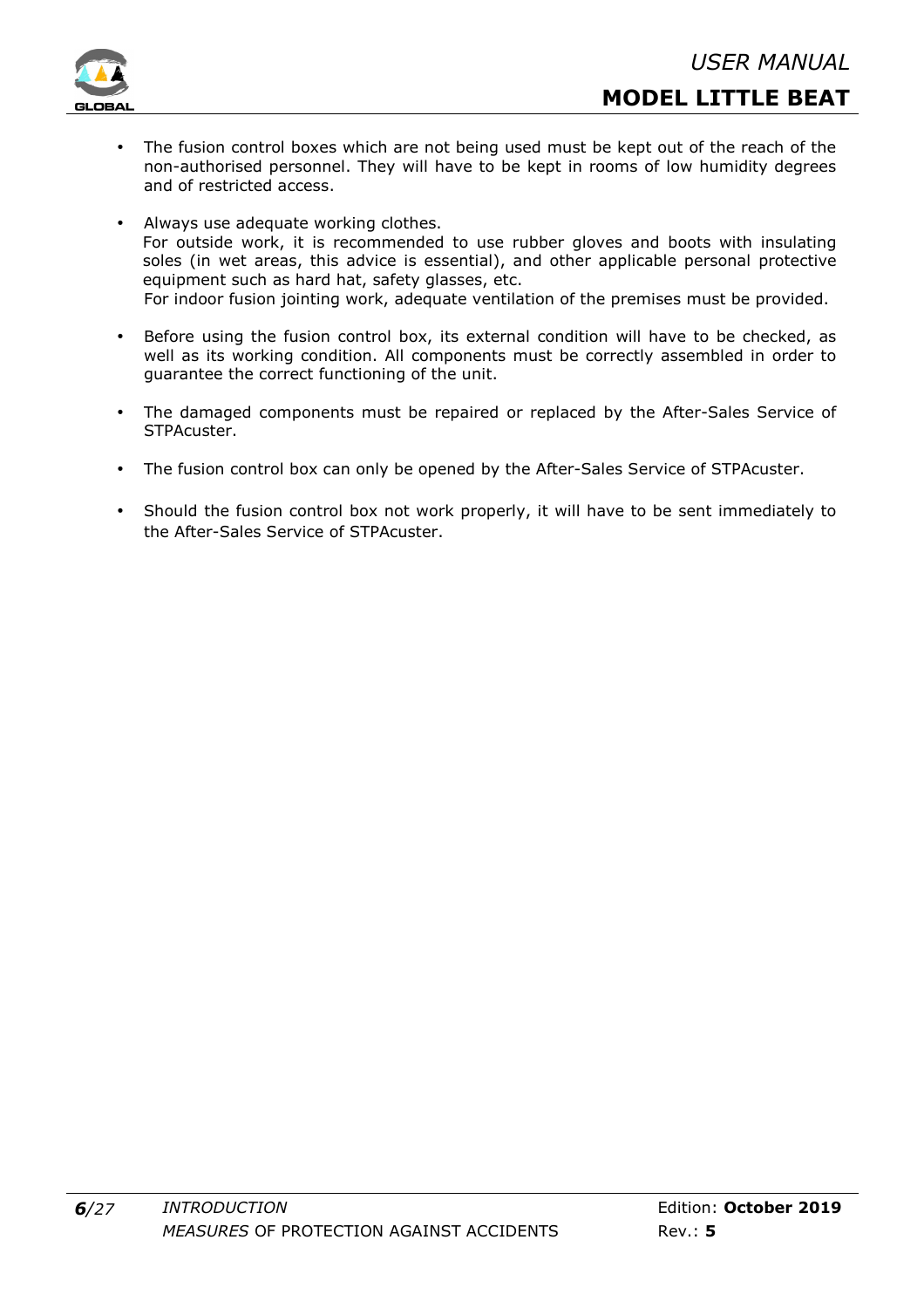### *USER MANUAL*

### **MODEL LITTLE BEAT**



#### 1.6 DECLARATION "CE" OF CONFORMITY

ACUSTER GLOBAL, S.L. Rambla d'Ègara, 340 4th floor 08221 Terrassa (Barcelona) SPAIN declare under our sole responsibility that the electrofusion units **LITTLE** 

**BEAT**, to which this declaration relates is in conformity with the following Directives and also the following relating standards:

| <b>Directive</b>              | <b>Related Specification</b> | <b>Model</b>  |
|-------------------------------|------------------------------|---------------|
| 2014/35/EU, Annex III         | EN 60204-1                   |               |
| Low Voltage                   | EN 60335-1; EN 60519-1       |               |
| 2014/30/EU, Annex I and II    | EN 61000-6-2                 |               |
| Electromagnetic compatibility | EN 61000-6-3                 |               |
| 2002/95/CE                    | EN 62321-1                   |               |
| <b>ROHS</b>                   |                              | <b>LITTLE</b> |
| 2002/96/CE                    |                              | <b>BEAT</b>   |
| <b>WEEE</b>                   |                              |               |
|                               | ISO 12176-2                  |               |
|                               | <b>ISO/TR 13950</b>          |               |

Terrassa, 2<sup>nd</sup> January 2011

Jaume Puig General Manager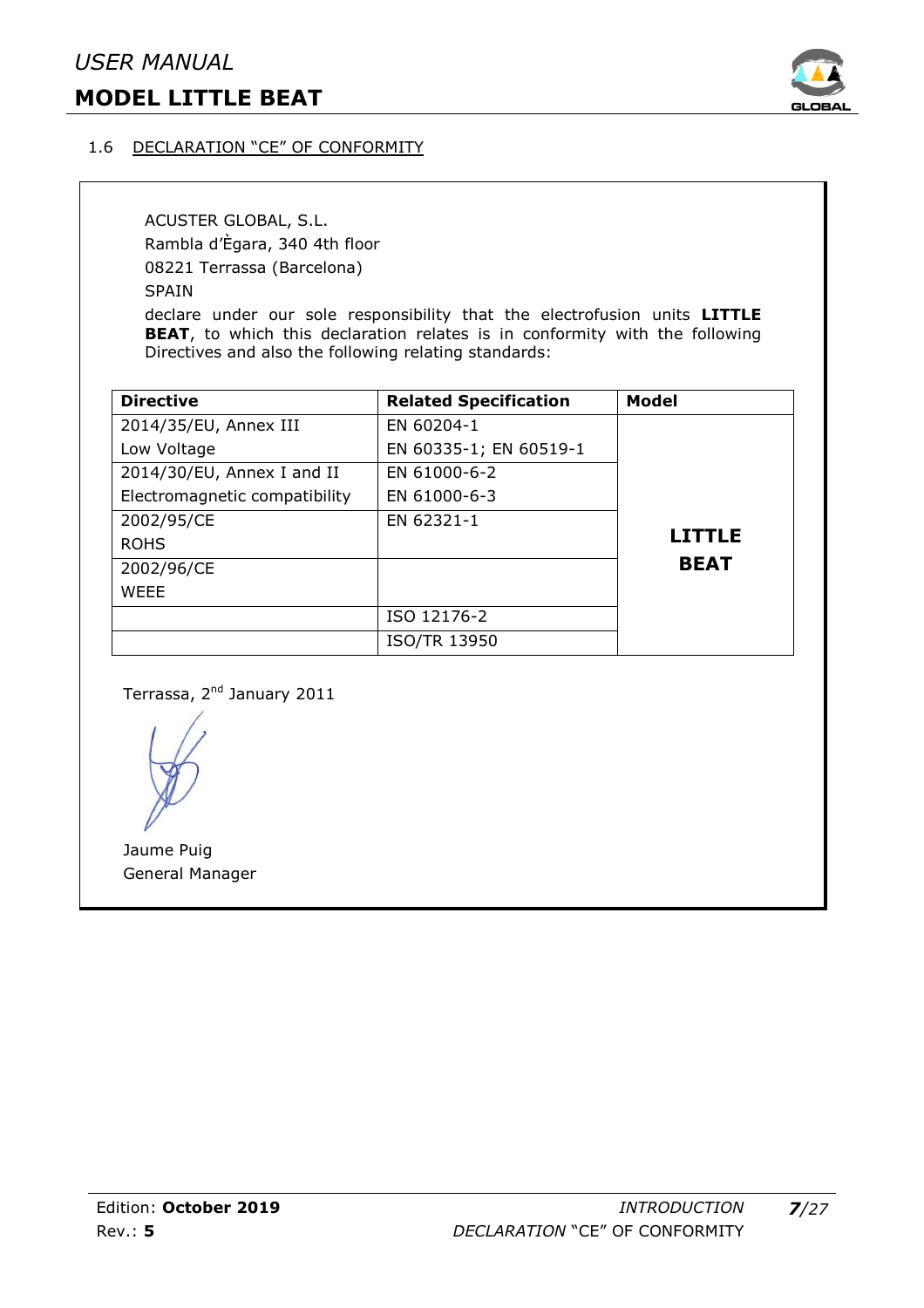

#### 1.7 GUARANTEE

#### **Guarantee Declaration:**

All the electrofusion units **LITTLE BEAT** are manufactured from high quality material and have been subjected to rigorous tests for resistance and working order as well as passing all the quality control tests required by the applicable normative (see "CE" Declaration of conformity).

Regardless of whether an incident might occur during the period of guarantee, we recommend careful reading of the following general guarantee conditions.

#### **General conditions of Guarantee:**

1. ACUSTER GLOBAL, S.L. guarantees that this product has no manufacturing defect at the time of its purchase and extends this guarantee for the period of 12 MONTHS.

2. If the product proves defective during this period, due to the materials or its assembly, it will be repaired free of charge, including the cost of materials and labour at STPAcuster's Technical Service.

3. The Guarantee is not valid in the following cases:

When the fault in the product is a result of:

- Abuse or incorrect use of the unit.
- Not following the instructions specified in this *User Manual* for connecting to a group generator.
- Not following the instructions specified in this *User Manual* for connecting to a group generator.
- Repairs carried out without authority from STPAcuster (the taking apart or breaking of the unit's seal immediately renders the guarantee invalid)
- Accidents, natural disasters (including lightning, water action etc) as well as any cause beyond STPAcuster's control.

4. In all claims against this guarantee, information relating to the model, date of purchase, Serial number and any other additional information must at all times be stated.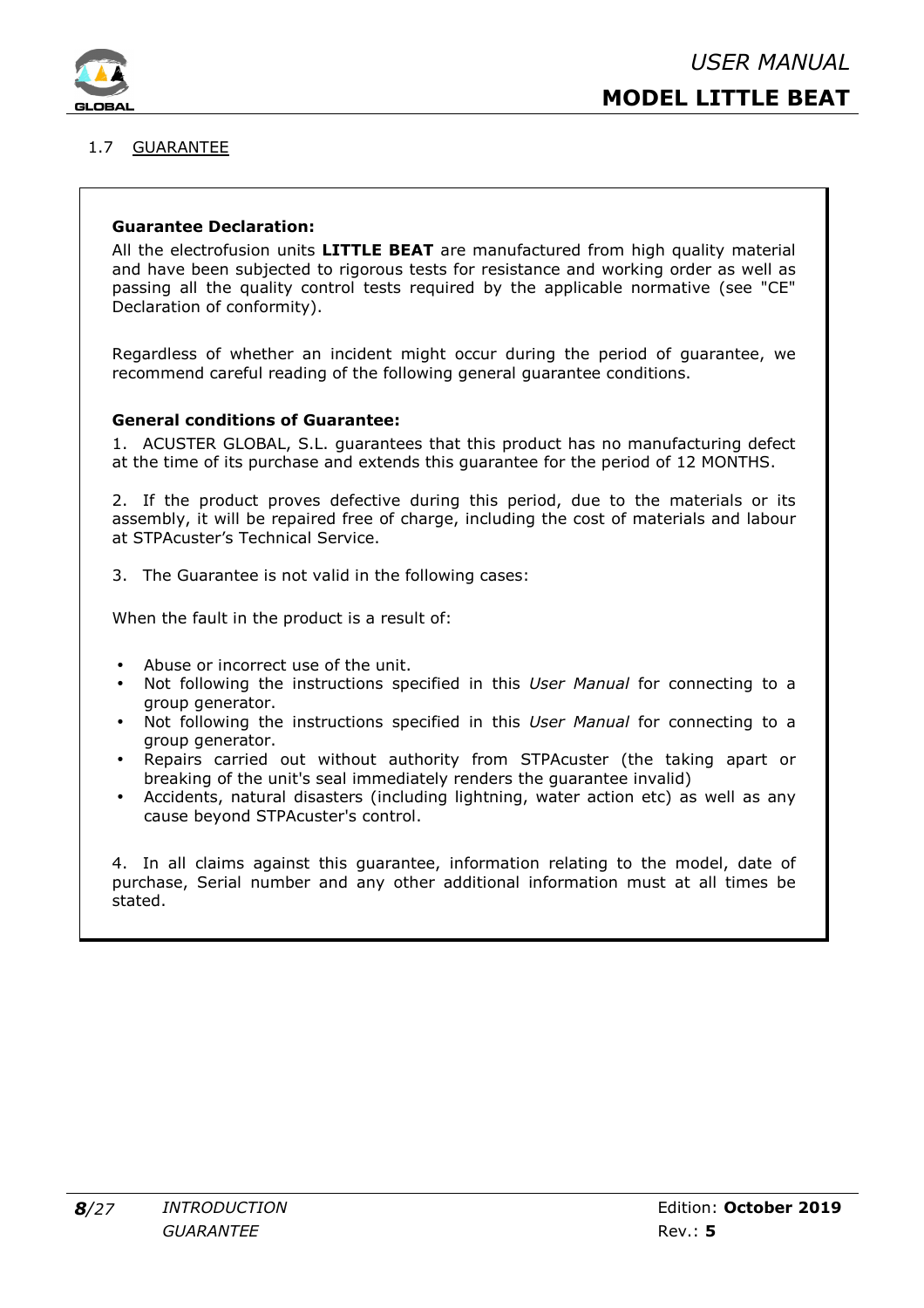

# **2 DESCRIPTION OF THE ELECTRONIC FUSION UNIT**

#### 2.1 GENERAL

The electrofusion units **LITTLE BEAT** are made up of a plastic case assembled inside a metal transport box which additionally serves for its protection.

The front part is formed by a membrane which incorporates tactile push-buttons to enter the data, a back-lit LCD display two indicator LEDs and a general switch.

Inside, the unit is formed by a processor board (CPU), transformer, in addition to all of the electronics necessary for the electrofusion process, current and voltage controls.



*Figure 3: LITTLE BEAT general view*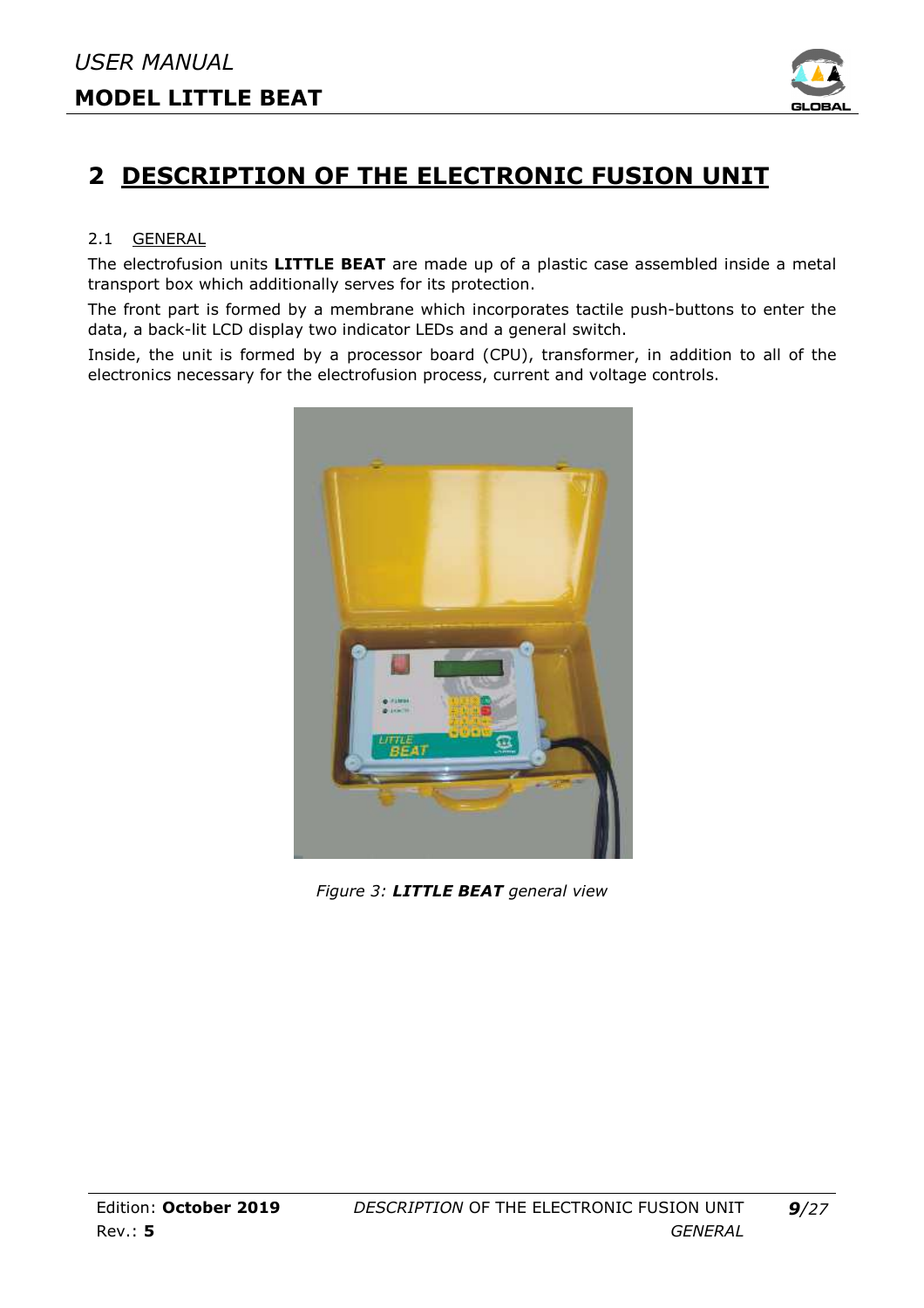

#### 2.2 FRONT PART

The front part of **LITTLE BEAT** electrofusion unit is formed by a silkscreened plastic membrane which incorporates membrane type tactile push-buttons. The display is located on the upper right side.  $Mh$ 

| vonere.                             |                             |  |
|-------------------------------------|-----------------------------|--|
| <b>General switch</b> With back-lit |                             |  |
| <b>Display</b>                      | Of $16 \times 2$ characters |  |
| <b>FUSION LED</b>                   | <b>Fusion indicator</b>     |  |
| <b>POWER LED</b>                    | Power indicator             |  |
| <b>START</b>                        | Start push button           |  |
| <b>STOP</b>                         | Stop push button            |  |
| DATA                                | Fusion data push button     |  |
|                                     | (acc. to model)             |  |
| <b>OK</b>                           | Validation push button      |  |
| $\Rightarrow$ and $\Leftarrow$      | Arrows to shift menus       |  |
| 0 to 9                              | Alphanumeric push button    |  |
|                                     |                             |  |



*Figure 4* 

#### 2.3 SIDES

On the right side of the **LITTLE BEAT** electrofusion unit (looking at it from the front), the following elements are located:

On the plastic casing:

- **1** Mains cable & cable gland
- **2** Electrofusion cables & cable glands
- **3** RT cable gland
- **4** Buzzer cable gland
- **5** Serial connector for scanner
- On the metal casing: CE plate with technical specifications



 *Figure 5*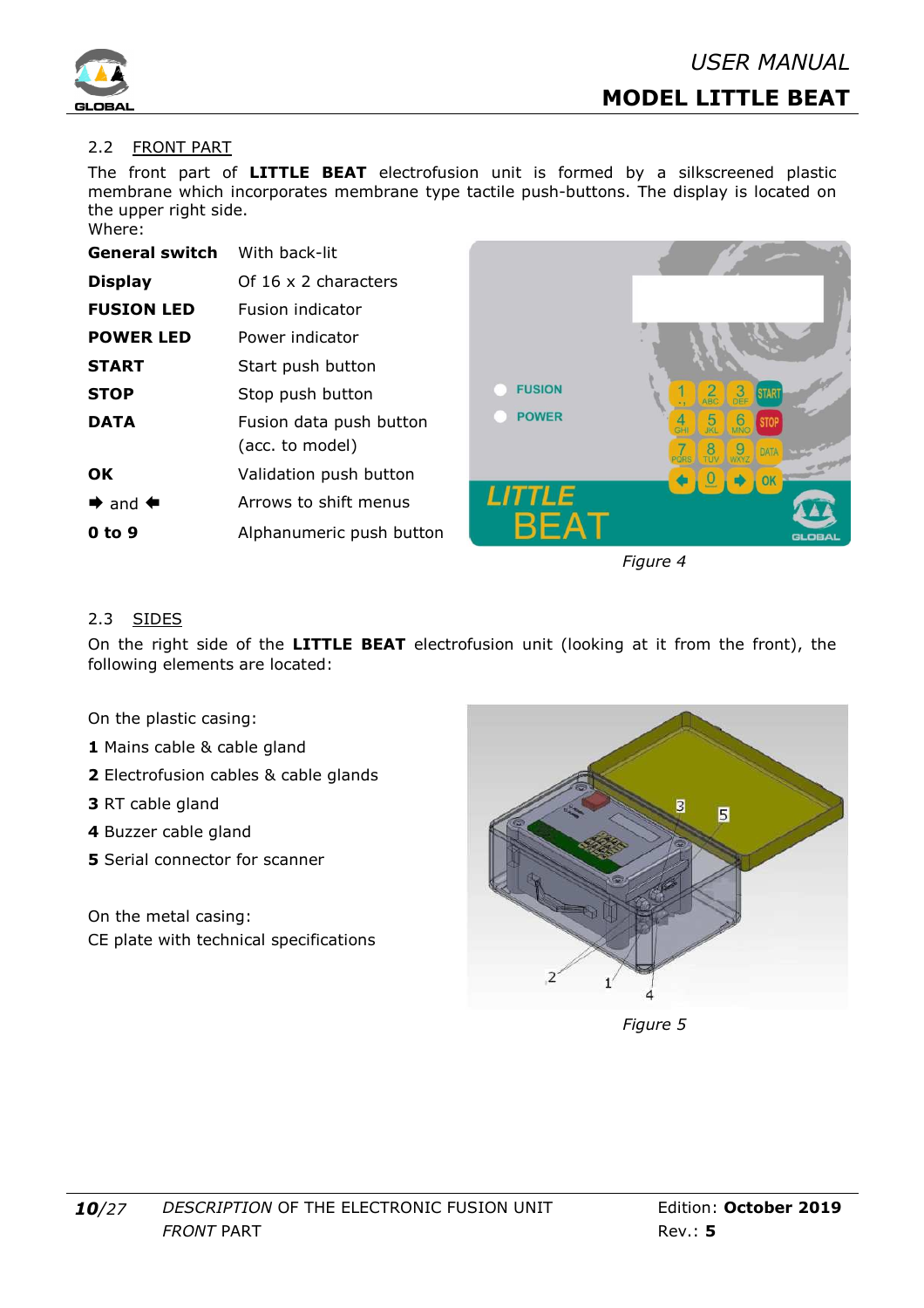

## **3 MODE OF USE**

#### 3.1 FUSION PROCEDURE FOR ELECTROFUSION FITTINGS

#### **3.1.1 Scraping pipe surfaces**

First clean the surface to be scraped with a clean lint-free dry cloth. The length to be cleaned will depend on the size of the fitting to be used, adding a minimum additional margin of 50 mm on each end.

Scrape the area of the pipe or pipes where the fitting to be joined will be installed. The length of the scraping should be greater than that of the fitting.



IMPORTANT!

The scraping of the pipe should generate swarf. This ensures the elimination of the pipe's most exterior oxidation, which would otherwise lead to a dissatisfactory electrofusion joint. th a clean lint-free dry cloth. The length to be cleaned<br>
be used, adding a minimum additional margin of 50<br>
ere the fitting to be joined will be installed. The length<br>
hat of the fitting.<br>
Fig. 1. This ensures the the pip

Next clean the scraped area with a de-greasing towel or with a clean, dry white cloth (which does not shed lint), dampened with isopropanol or recommended PE solvent.

#### **3.1.2 Fitting installation**

For joints of *tapping saddles* and *branch saddles*, place a rounder on each area if the fusion is performed over a bar pipe. If the joint is performed over a pipe from a roll, the placement of an aligner-rounder tool is indispensable. Next install the fitting over the pipe.

If the fitting to be jointed is a *coupler*, *reducer* or *elbow*, remove it from its wrapping, and without touching its interior, install it on the scraped and cleaned pipe. Now assemble the aligner and the other specially-prepared pipe or fitting.

Electrofusion joints should only be carried out by qualified staff.

Protect the area where electrofusion area carried out from adverse weather conditions, such as rain, snow or wind. Electrofusion joints should only be carried out by qualified state<br>Protect the area where electrofusion area carried out from<br>adverse weather conditions, such as rain, snow or wind.<br>Admissible temperatures range from -5°C order to achieve a uniform temperature in the whole diameter of the pipes, protect the fusion area against sunrays or bad weather.

The quality of the joint depends substantially on the care taken in the previous preparation tasks (scraping, degreasing, etc). rder to achieve a uniform ten<br>iameter of the pipes, protect t<br>unrays or bad weather.<br>he quality of the joint depends s<br>aken in the previous prepar<br>egreasing, etc).



*Figure 6*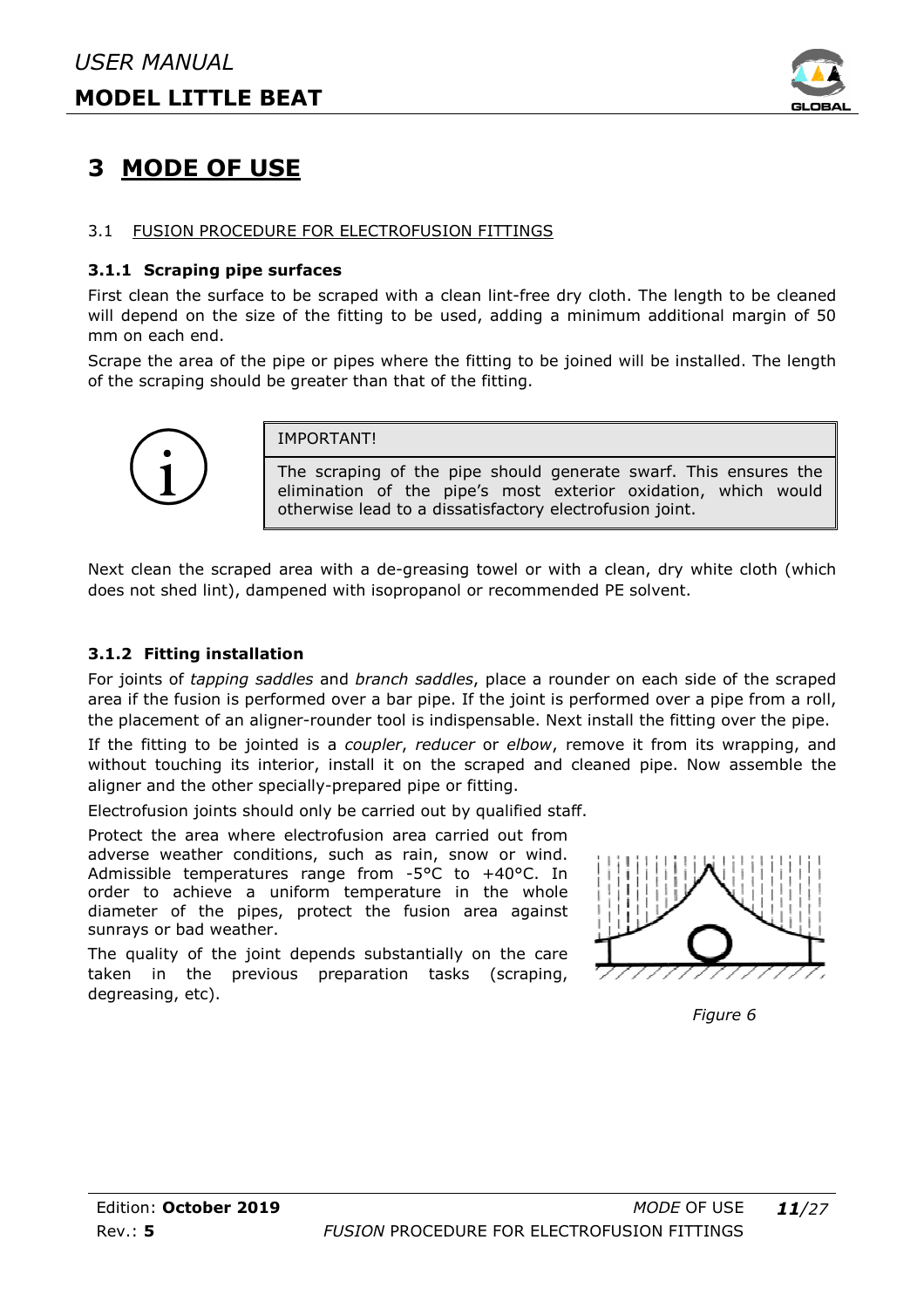

#### **3.1.3 Unit connection**



<u>]</u><br>-

Connect the unit to a 230 V  $\pm$  15%/50-60 Hz mains source of alternating current. For generator group specifications, please refer To *chapter 5: TECHNICAL CHARACTERISTICS*.

IMPORTANT NOTES!

**Connection to a generator:** the generator electric connection where the control box mains is plugged must be normalized. Refer to the generator's User Manual.

**Connection to the mains:** the building electric installation where the control box mains is plugged must be fitted with a circuit breaker.

Do not unplug the mains pulling from the cable.

Checking the fitting connection cable terminals before starting up the unit is advised. There are different types of adopters depending on the type pf fitting to be used.

The switch of the unit will light, indicating that there is an electrical power input. Now turn on the switch.



#### NOTES!

In case to be activated the user authorization code (refer to clause 3.2.2 of this *Manual*), the display will show the following message:

**ENTER PIN \*\*\*\*\*\*** 

Enter the PIN number corresponding to unit's the serial number.

**ENTER PIN PIN OK !!!** 

The initial screen is shown:

#### **LITTLE BEAT SERIALN xxx/YYYY**

The display backlight will be enabled, an acoustic signal heard and the following information will appear:

**LITTLE BEAT**: Model **SERIALN xxx:** Serial number **YYYY:** manufacturing year

From software version v. 1.7.0, once the display time has elapsed (2 seconds), the unit will display the following screen

**SOFT 1.9.2 110V** 

Showing the unit's software version loaded and 110V (it is displayed on 110V input voltage units only).

Once the display time has elapsed (2 seconds), the unit will display the following screen.

| <b>MAIN MENU:</b> | Press OK to validate this option.                  |  |
|-------------------|----------------------------------------------------|--|
| <b>1 FUSION</b>   | To access to option 2. SETTINGS, go to clause 3.2. |  |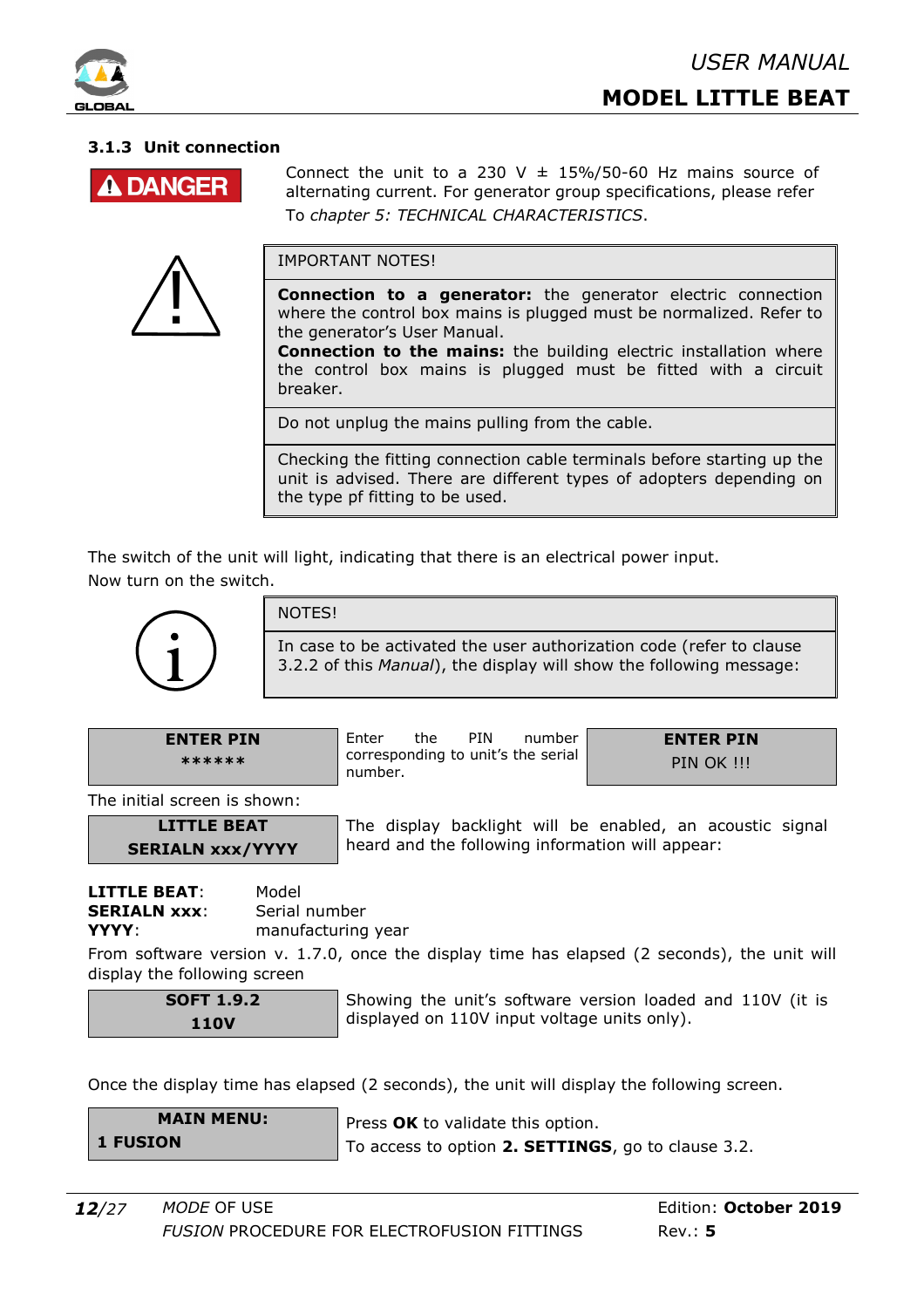

#### **3.1.4 Fitting connection**

Connect the unit cable connectors in the fitting terminals to be joined. The contact surfaces of both the fitting's terminals and the cable connectors must always be clean.

**NOTES!** Check that threaded adapters correspond to the diameter of the fitting terminals to fuse: 2 adapters of diameter 4 mm (blue colour). 2 adapters of diameter 4.7 mm (black colour). It is recommended refraining from electrofusion if the exterior temperature is below -5̊C or above +40̊C



**WARNINGI** 

In order to guarantee a good electrofusion, it is recommendable not to reuse a fitting in which the fusion cycle has been interrupted.

#### **3.1.5 Entering electrofusion data in the unit**

Validating the previous option, appears in the display

Choose this option to carry out a manual electrofusion.

### **1 MANUAL FUSION**

**MODE OF USE** 

To view the 3 remaining options, click on the arrow  $\rightarrow$  to move to the next option and the arrow  $\blacklozenge$  to go back to the previous one.

| <b>MODE OF USE</b> |  |
|--------------------|--|
| <b>2 SCANNER</b>   |  |

Choose this option to carry out an electrofusion with scanner.

**MODE OF USE 3 BARCODE** 

Choose this option to carry out an electrofusion using the barcode numbers.

**MODE OF USE 4 LAST PARAMET.** 

Choose this option to carry out an electrofusion with the same parameters used in the last electrofusion.

Press the arrow  $\blacklozenge$  to go back to other settings or press the number directly.



If there is a malfunction in the electrofusion process, hot molten PE/PP can be expelled in rare cases. Therefore, keep at a safe distance from the fusion point during the electrofusion cycle and do not connect any other electric equipment during the process.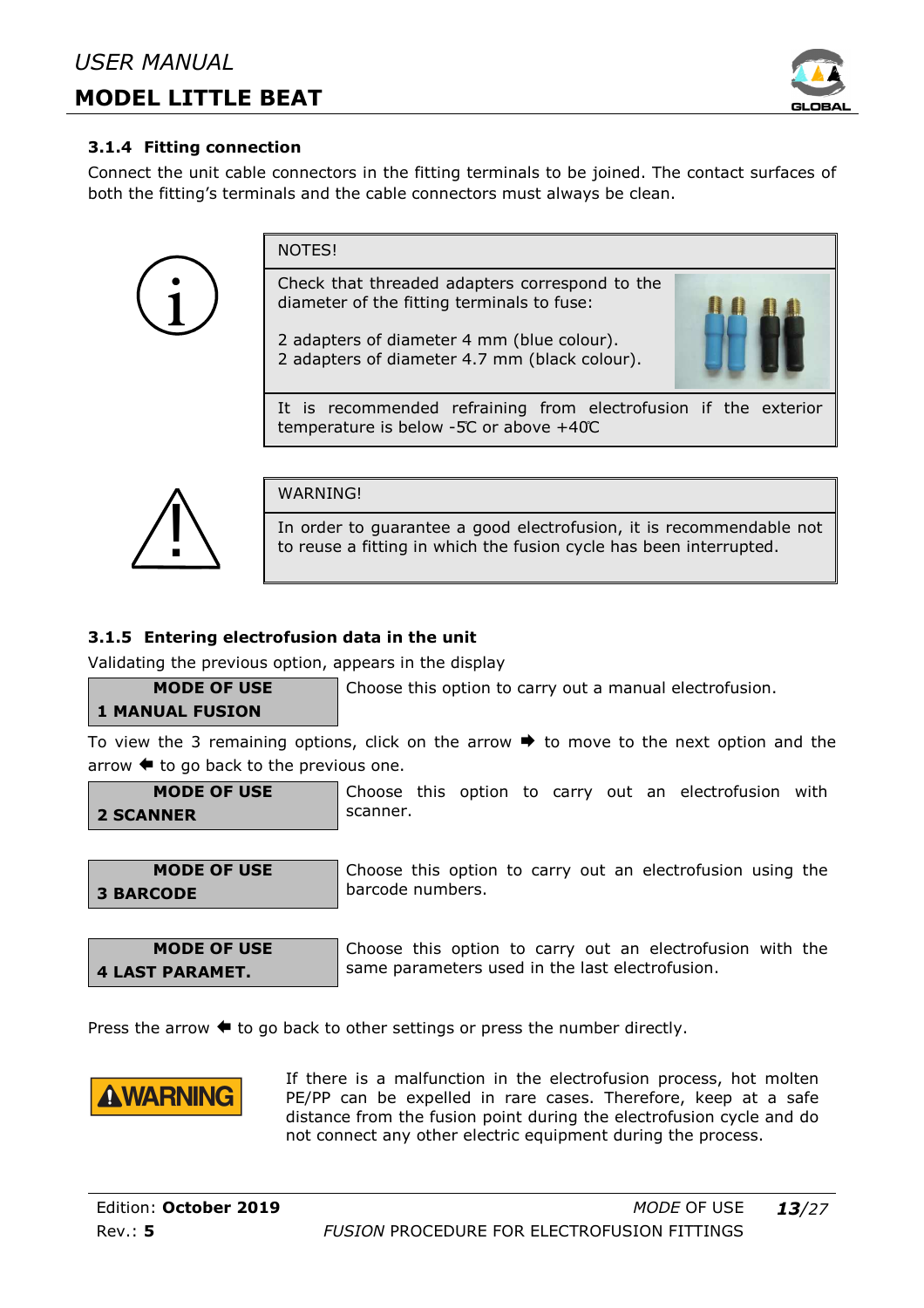

#### 3.1.5.1 Manual data entry:

Is the first choice showed when validated **1 FUSION** with **OK** key.

**MODE OF USE** 

**1 MANUAL FUSION** 

Validate it by pressing the **OK** key.

Electrofusion voltage in a range of 8 and 44 V are only accepted.

**FUSION VOLTAGE: U = 40,0 [V]**   $U = 40.0$  V corresponds to the last entry; entry via the keyboard the desired voltage, if different.

Validate with the **OK** key to continue or press **STOP** to go back to the previous screen.

**FUSION TIME: Tf = 400s Ta=ttºC**   $tf = 400s$  corresponds to the last entry; entry via the keyboard the desired time, if different.

Ta =  $t\ddot{t}C$  corresponds to the ambient temperature (for information) for correcting the electrofusion time based on this merger.

Validate with the **OK** key to continue or press **STOP** to go back to the previous screen.

| <b>COOLING TIME:</b> | $\parallel$ tc = 11 corresponds to the last entry; entry via keyboard the |
|----------------------|---------------------------------------------------------------------------|
| tc = 11 [min]        | desired cooling time, if different.                                       |

Validate with the **OK** key to continue or press **STOP** to go back to the previous screen.



| NOTES! |
|--------|
|        |

If no fitting is connected to the unit's electrofusion cable terminals, the display will show the following message "NO FITTING: CHECK WIRES!". Refer to clause 3.1.6.4 of this *Manual*.

$$
U=40,0V \text{ tf}=400s
$$
  
tc=11min STAT

The display shows the input parameters and the message START making intermittences.

Press **START** to begin the electrofusion cycle. Press **STOP** to go back to screen **1 MANUAL FUSION**.

| $U = 40,0V$ | $I = aaA$      |
|-------------|----------------|
| $tf = 400$  | $R = rr\Omega$ |

The display shows the electrofusion voltage, current and time as well as the fitting resistance.

During the electrofusion cycle the **FUSION** LED blinks and the buzzer becomes audible. Once terminated the fusion cycle, the display shows the cooling time entered:

| <b>COOLING:</b> |  |                 |  |
|-----------------|--|-----------------|--|
|                 |  | $tc = 11$ [min] |  |

Where  $tc = 11:00$  is the entered time. Automatically starts the countdown to the expiration of the time.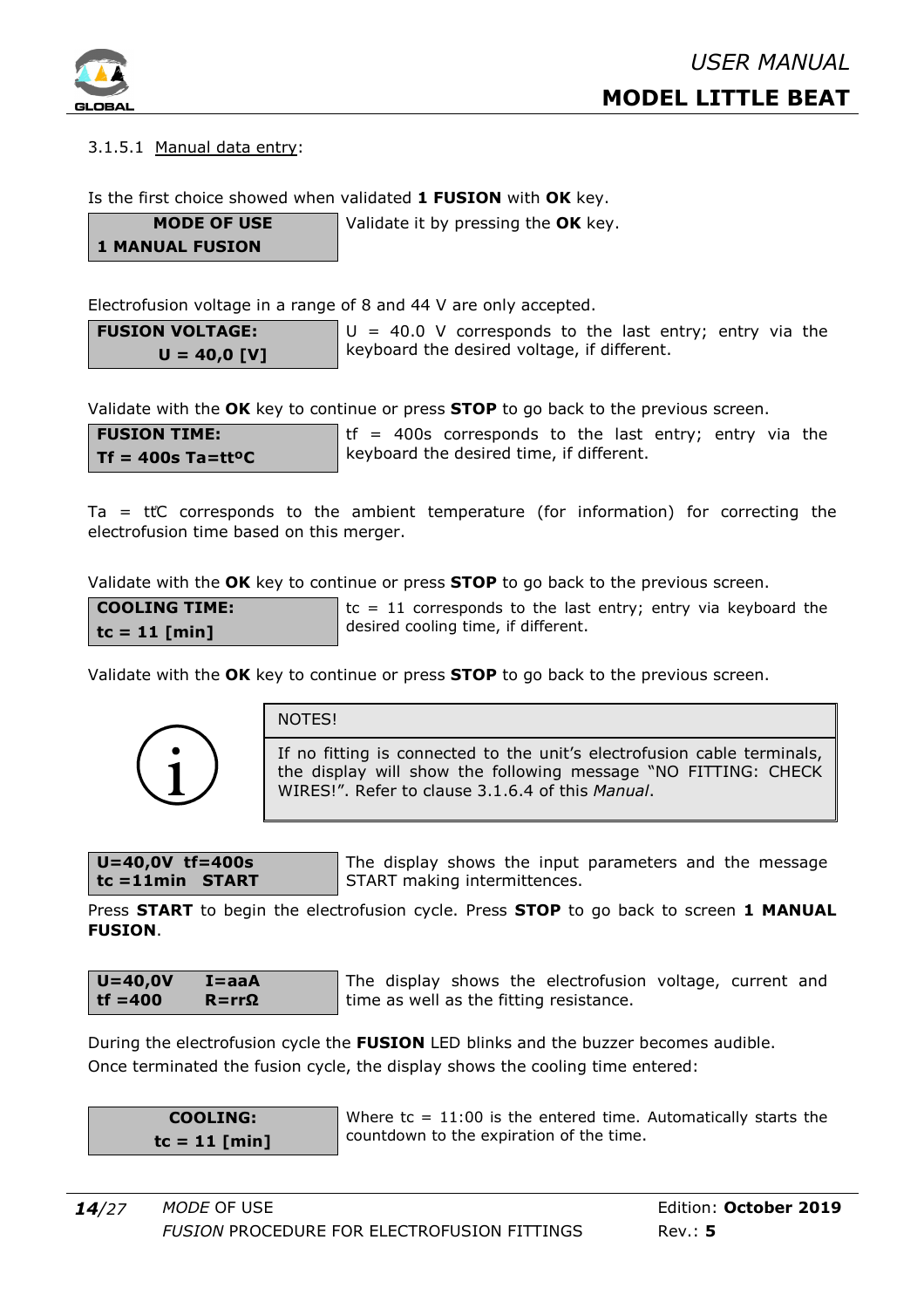### *USER MANUAL*

### **MODEL LITTLE BEAT**



After the expiration of the cooling time, the display will show the following screen:

```
END OF 
FUSION !!!
```
This message appears very briefly, going on to the MAIN MENU screen.

**MAIN MENU: 1 FUSION**

Press **OK** to validate this option and start again.

#### 3.1.5.2 Fitting barcode input by scanner:

With the display in the first option **1 MANUAL FUSION**, press the arrow **→**.

```
MODE OF USE 
2 SCANNER
```
Choose this option to carry out an electrofusion with scanner.

Validate with the **OK** key to continue or press **STOP** to go back to the previous screen.

**UNIT IS READY SCAN BARCODE**  Capture the fitting barcode with the scanner.



#### WARNING!

Make sure you always read the barcode corresponding to the fitting to be electrofused. Should you not record the fitting's data, this could cause errors in the electrofusion process that would have repercussions on the quality and reliability of the joint.

When reading, the connected scanner emits a red laser line of a particular length. To capture the barcode data, place the scanner so that the laser line coincides longitudinally with the barcode. The distance will depend on the size of the barcode to read. Once the scanner has been placed in position, the laser line will stop flashing and remain fixed. When this happens, press the button on the top of the scanner. scanner.



*Figure 7: Example of us using the laser scanner* 

| $U = 40,0V$  | $te = 400s$  |
|--------------|--------------|
| $tc = 11min$ | <b>START</b> |

The display shows the parameters captured by the scanner and the message START making intermittences.



**NOTES!** 

If no fitting is connected to the unit's electrofusion cable terminals, the display will show the following message "NO FITTING: CHECK WIRES!". Refer to clause 3.1.6.4 of this *Manual*.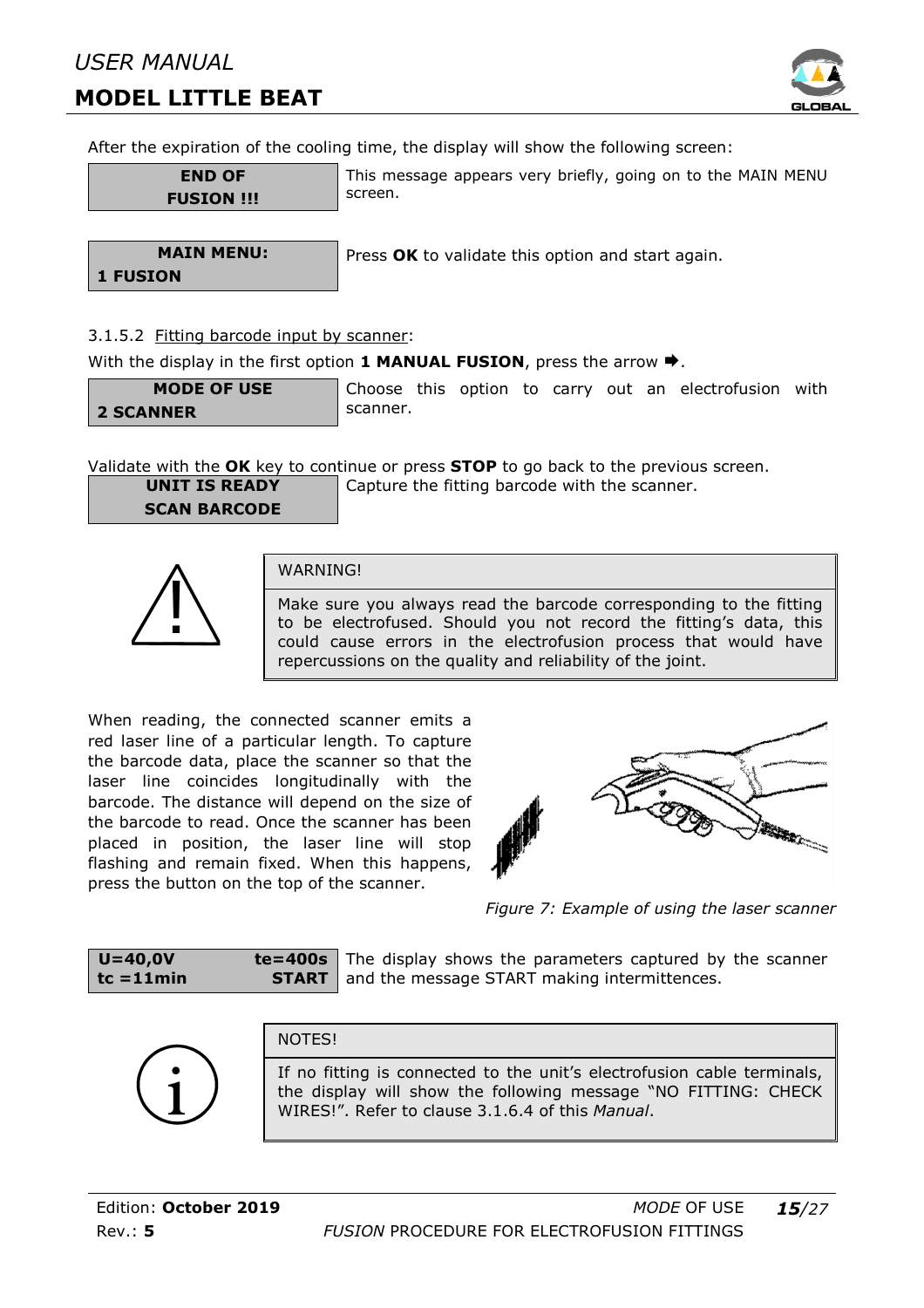

Press **START** to begin the electrofusion cycle. Press **STOP** to go back to screen **1 MANUAL FUSION**.

| $U = 40,0V$ | $I = aaA$ | The displa |
|-------------|-----------|------------|
| $te = 400$  | $R = rrΩ$ | time as we |

ay shows the electrofusion voltage, current and ell as the fitting resistance.

During the electrofusion cycle the **FUSION** LED blinks and the buzzer becomes audible. Once terminated the fusion cycle, the display shows the cooling time entered:

|  | <b>COOLING:</b> |  |
|--|-----------------|--|
|  | $tc = 11$ [min] |  |

Where  $tc = 11:00$  is the entered time. Automatically starts the countdown to the expiration of the time.

After the expiration of the cooling time, the display will show the following screen:

**END OF FUSION !!!** This message appears very briefly, going on to the MAIN MENU screen.

|                 | <b>MAIN MENU:</b> |
|-----------------|-------------------|
| <b>1 FUSION</b> |                   |

Press  $OK$  to validate this option or press the arrow  $\rightarrow$  to access to **2 SCANNER** to start again.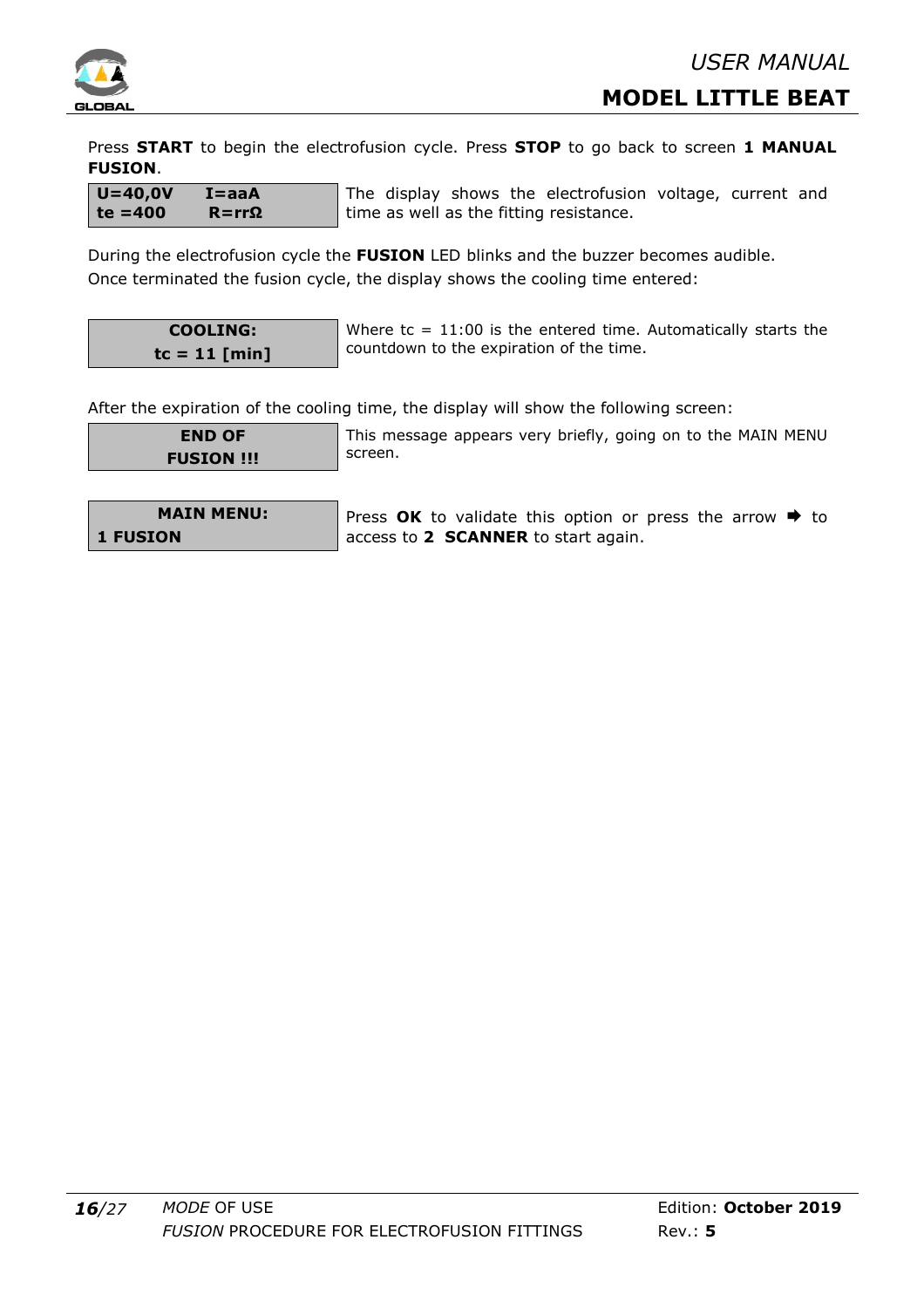

#### 3.1.5.3 Fitting barcode input by keyboard:

With the display in the first option **1 MANUAL FUSION**, press two times the arrow  $\blacktriangleright$ .

**MODE OF USE 3 BARCODE** 

```
Choose this option to carry out an electrofusion entering the 
fitting barcode figures.
```
Validate with the **OK** key to continue or press **STOP** to go back to the previous screen.



WARNING!

Make sure you always read the barcode corresponding to the fitting to be electrofused. Should you not record the fitting's data, this could cause errors in the electrofusion process that would have repercussions on the quality and reliability of the joint.

#### **NNNNNNNNNNNN NNNNNNNNNNNN**

Through the keyboard, enter the 24-digit bar code of the fitting to be fused.

Validate with the **OK** key to continue or press **STOP** to go back to the previous screen.

| $U=40,0V$    | $te =$ |
|--------------|--------|
| $tc = 11min$ | S      |

 $:400s$ **TART** The display shows the parameters manually entered and the message START making intermittences.



#### NOTES!

If no fitting is connected to the unit's electrofusion cable terminals, the display will show the following message "NO FITTING: CHECK WIRES!". Refer to clause 3.1.6.4 of this *Manual*.

Press **START** to begin the electrofusion cycle. Press **STOP** to go back to screen **1 MANUAL FUSION**.

| $U = 40,0V$ | $I = a a A$ The     |  |
|-------------|---------------------|--|
| te=400      | $R = rr\Omega$ time |  |

display shows the electrofusion voltage, current and e as well as the fitting resistance.

During the electrofusion cycle the **FUSION** LED blinks and the buzzer becomes audible. Once terminated the fusion cycle, the display shows the cooling time entered

$$
COOLING:
$$
  

$$
tc=11:00
$$

Where  $tf = 11:00$  is the entered time. Automatically starts the countdown to the expiration of the time.

After the expiration of the cooling time, the display will show the following screen:

| <b>END OF</b>     |  |
|-------------------|--|
| <b>FUSION !!!</b> |  |

This message appears very briefly, going on to the MAIN MENU screen.

|                 | <b>MAIN MENU</b> |
|-----------------|------------------|
| <b>1 FUSION</b> |                  |

Press **OK** to validate this option or press two times the arrow  $\rightarrow$  to access to **3 BARCODE** to start again.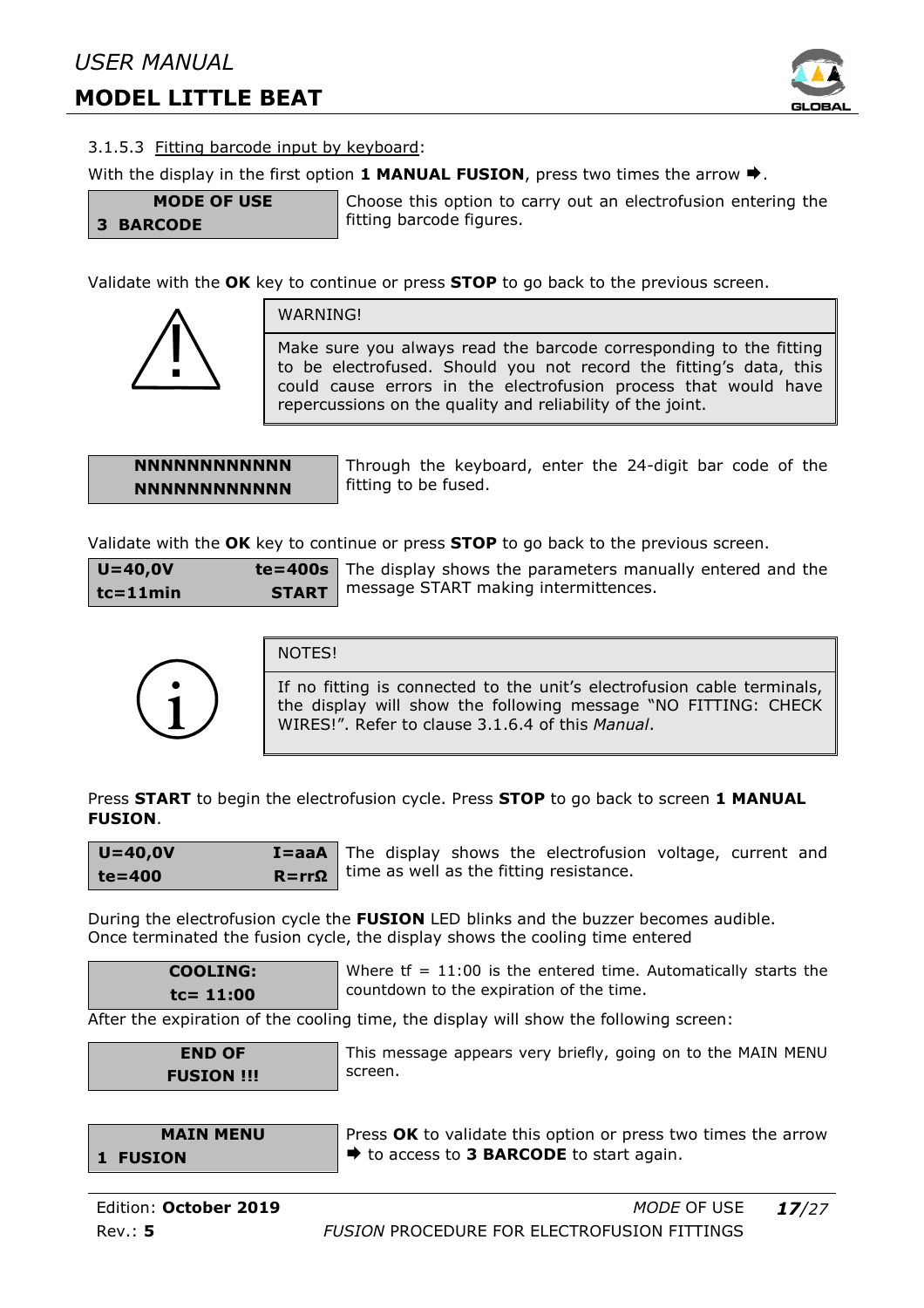

3.1.5.4 Using the fitting electrofusion parameters entered in the last fusion:

With the display in the first option **1 MANUAL FUSION**, press three times the arrow  $\blacktriangleright$ .

#### **MODE OF USE: 4 LAST PARAMET.**

Choose this option to carry out an electrofusion using the same fitting parameters entered in the last fusion.

Validate with the **OK** key to continue or press **STOP** to go back to the previous screen.

| $U = 40,0V$   | $te = 400s$ Th   |  |
|---------------|------------------|--|
| $tc = 11$ min | START $\vert$ ST |  |

e display shows the parameters entered and the message ART making intermittences.



NOTES!

If no fitting is connected to the unit's electrofusion cable terminals, the display will show the following message "NO FITTING: CHECK WIRES!". Refer to clause 3.1.6.4 of this *Manual*.

Press **START** to begin the electrofusion cycle. Press **STOP** to go back to screen **1 MANUAL FUSION**.

| $U = 40,0V$ | $I = aaA$ T       |  |
|-------------|-------------------|--|
| te=400      | $R = rr\Omega$ ti |  |

he display shows the electrofusion voltage, current and me as well as the fitting resistance.

During the electrofusion cycle the **FUSION** LED blinks and the buzzer becomes audible. Once terminated the fusion cycle, the display shows the cooling time entered:

```
COOLING 
tc= 11:00
```
Where  $tc = 11:00$  is the entered time. Automatically starts the countdown to the expiration of the time.

After the expiration of the cooling time, the display will show the following screen:

| <b>END OF</b>     |
|-------------------|
| <b>FUSION !!!</b> |

This message appears very briefly, going on to the MAIN MENU screen.

| <b>MAIN MENU:</b> | Press OK to validate this option or press three times the                |
|-------------------|--------------------------------------------------------------------------|
| 1 FUSION          | $\vert$ arrow $\Rightarrow$ to access to 4 LAST PARAMET. to start again. |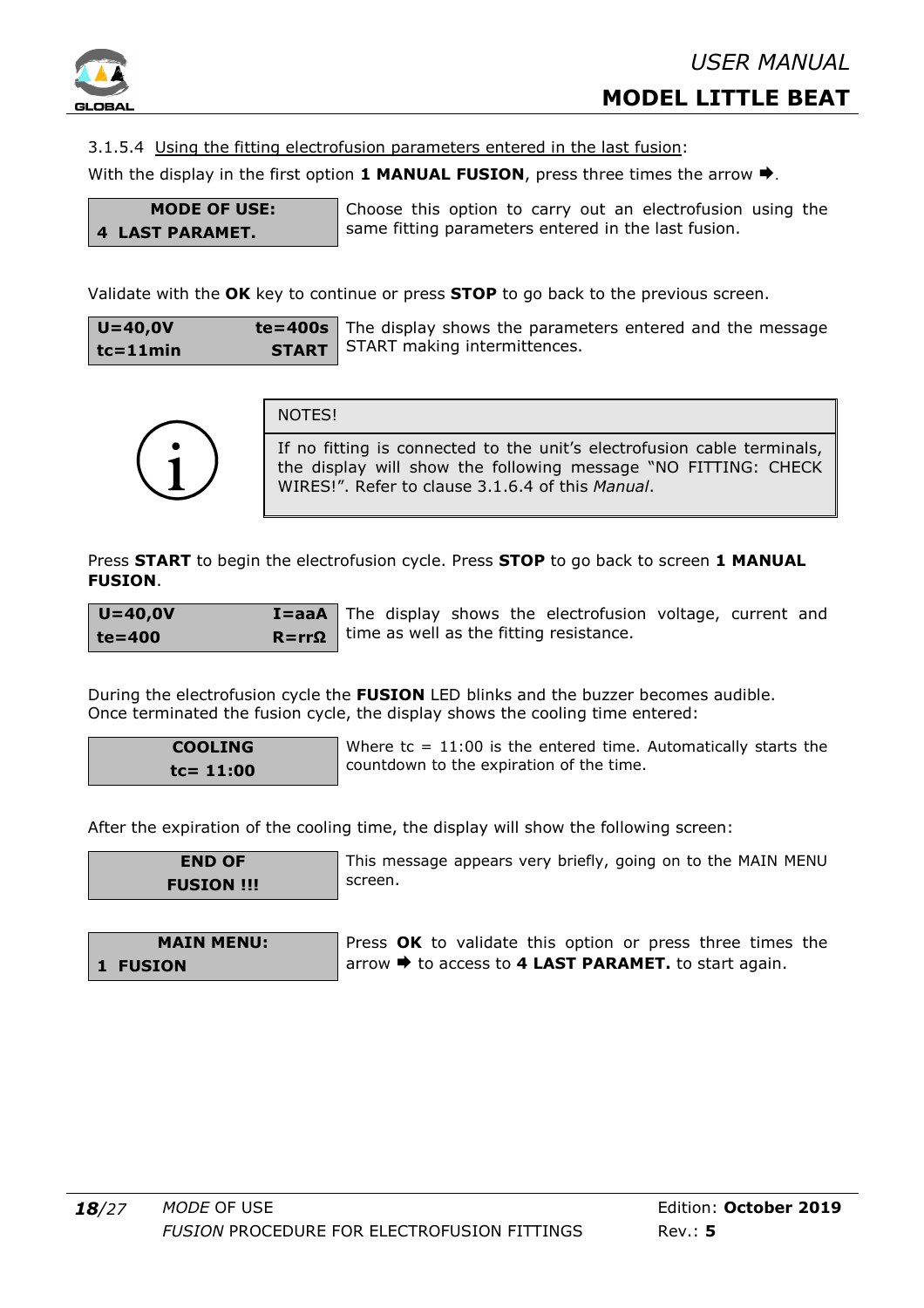

#### **3.1.6 Incidents that may occur**

#### 3.1.6.1 Input voltage out of range:

If at the start or during the electrofusion cycle the input voltage is less than 200Vac, the cycle of electrofusion stops and the following message is displayed:

**VOLTAGE IS TOO LOW << 200 V** 

This message appears very briefly going on to the initial START MENU screen.

#### 3.1.6.2 Electrofusion voltage out of range:

If the electrofusion voltage of the barcode fitting captured by the scanner via option **2 SCANNER**, or entered manually through the option **3 BARCODE**, is less than 8 V or greater than 44 V, the following message is displayed:

**VOLTAGE TOO LOW U < 8.0 V** 

This message appears very briefly going on to the initial START MENU screen.

**VOLTAGE TOO HIGH U > 44.0 V** 

This message appears very briefly going on to the initial START MENU screen.

#### 3.1.6.3 Incorrect barcode or poorly captured:

If it is done an incorrectly capture of the barcode through the scanner, the display shows the following message:

**READING OF CODE IS IMPOSSIBLE** 

This message appears very briefly going on to the following next screen:

**ENTER PARAMETERS IN MANUAL MODE** 

This message appears very briefly going on to the screen MODE OF WORK: 1 MANUAL WORK:

If it is done a barcode captures that is incorrect or is manually entered incomplete or in a incorrect way, the display shows the following message:

**BAR CODE IS NOT CORRECT**  This message appears very briefly. If entered manually, it is displayed the following screen:

**ENTER BAR CODE FROM KEYBOARD** 

This message appears very briefly going on to the barcode introduction screen.

#### 3.1.6.4 Fitting unplugged or problems with the adapters or the fitting:

In the case that the fitting is not connected or it is detected that the electrofusion wires are not well connected (e.g. wrong size adapters), fitting failure (resistance cut), the following message is displayed:

| <b>NO FITTING</b>   |  |
|---------------------|--|
| <b>CHECK WIRES!</b> |  |

Up to software version 8.1.2 this message appears very briefly going on to the initial START MENU screen.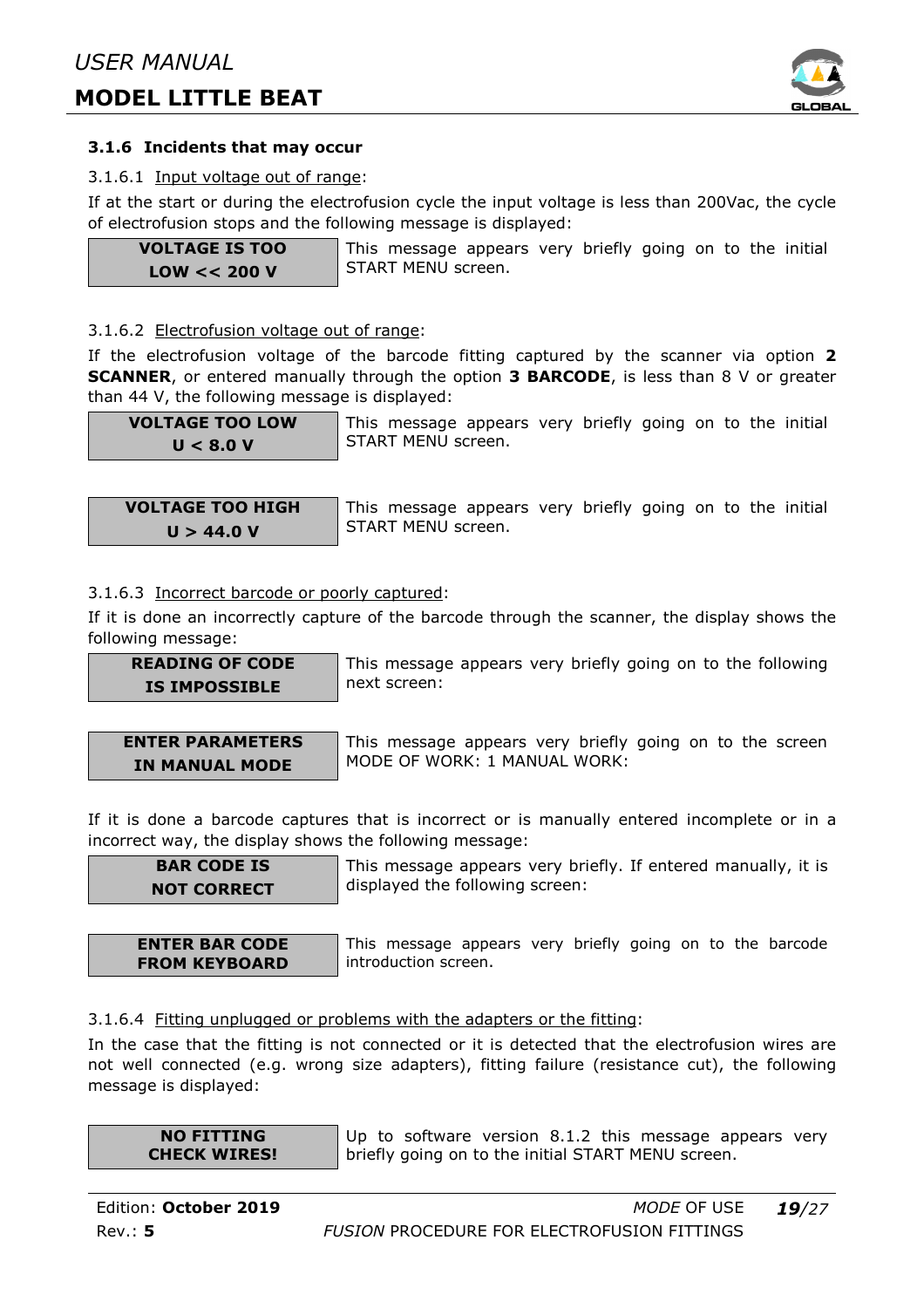



#### **NOTES!**

From software version 1.8.3 this message stays on the screen intermittently, accompanied by the buzzer until the unit detects a closed circuit or it is turned off via the power switch.

#### 3.1.6.5 High internal temperature:

When during the electrofusion cycle there is a transformer overheating  $(> 70 \degree C)$ , a safety device allows to end the cycle but prevents to carry out the next electrofusion until the internal temperature has dropped sufficiently (the **START** button is disabled). The following message appears:

**TRAFO TEMP. TOO HIGH** 

This message appears very briefly going on to the initial START MENU screen

#### 3.1.6.6 Outside temperature too low:

When the ambient temperature is below -5 °C, the following message is displayed:

**TEMPERAT. = tt̊C NO FUSION !!!**  Where **tt** is the ambient temperature -6̊C or lower.

Locate the unit in an area where the ambient temperature is higher than indicated.

#### 3.1.6.7 Detection of open circuit or incident:

If during the electrofusion cycle an incident occurs, such as disconnecting an electrofusion terminal or terminals, the unit detects a magnetic field, fitting failure (cross spirals), the demanded power exceeds the unit features (50 A up to software version 1.5.0 and 65 A from software version 1.6.0), the following message is displayed:

**SHORT-CIRCUIT OR ACCIDENT** 

This message appears very briefly going on to the initial START MENU screen.

#### 3.1.6.8 Cooling phase:

The time of the cooling phase should be greater than zero. Otherwise the following message is displayed:

**THE TIME MUST BE > 0**  This message appears very briefly going on to the original input screen cooling time.

If the cooling phase is interrupted by pressing **STOP**, the following message is displayed

| <b>STOP COOLING?</b> |          |
|----------------------|----------|
| $1 = YES$            | $2 = NO$ |

Pressing **2**, the unit returns to the cooling phase; pressing **1** will abort the cooling.

**COOLING HAS JUST BROKEN** 

This message appears very briefly going on to the initial START MENU screen.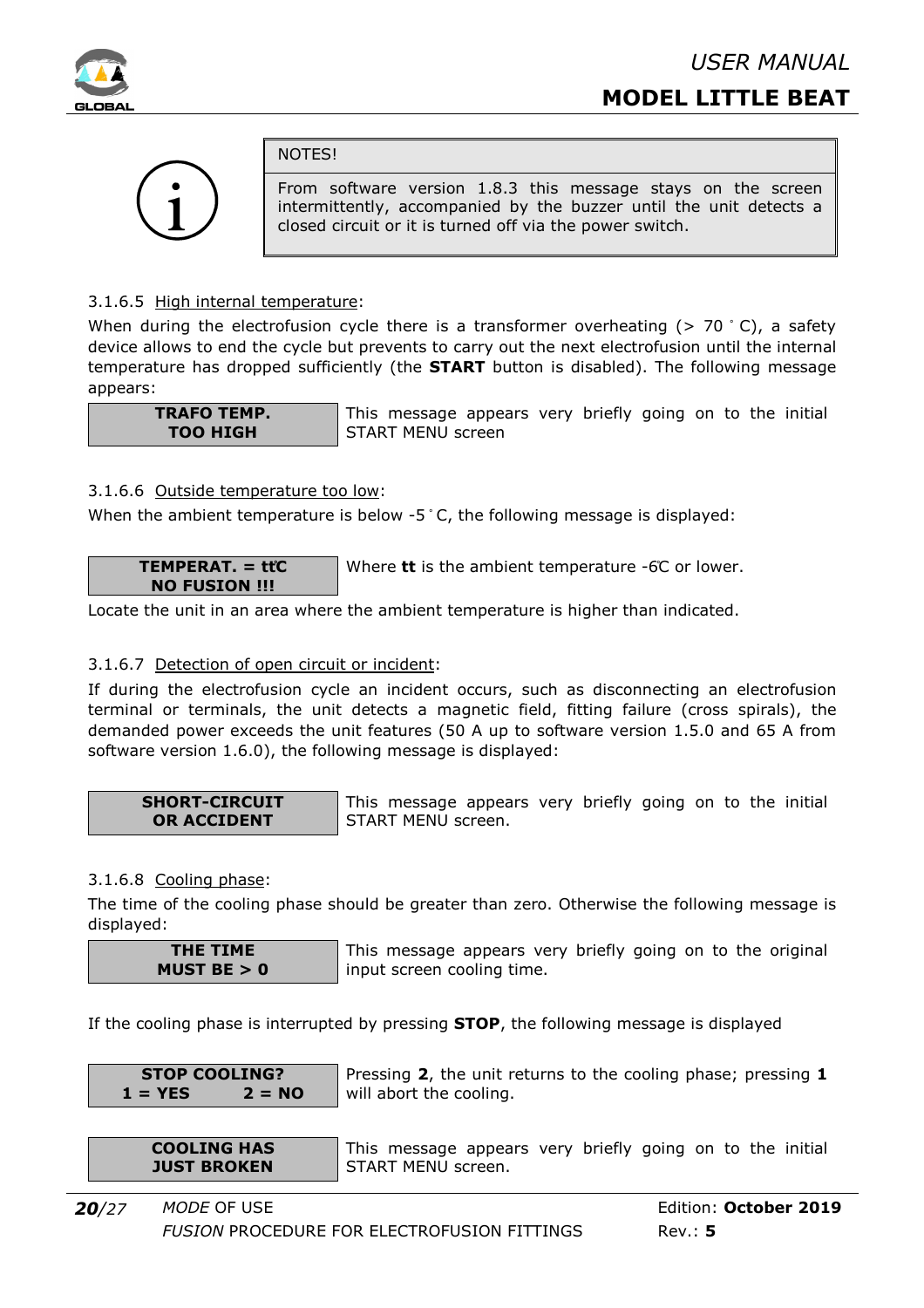

#### 3.1.6.9 Interruption by the operator*:*

Pressing **STOP** during the electrofusion cycle the following message is displayed:

**FUSION HAS JUST BROKEN**  This message appears very briefly going on to the initial START MENU screen.

#### 3.2 ACCESS TO SETUP MENU

With the unit connected to a power source, activate the general switch. Once expired the time information exposure (about 2 seconds), the unit will display the following screen:

**MAIN MENU: 1 FUSION** 

To access to setup menu, press the arrow  $\blacktriangleright$ .

**MAIN MENU: 2 SETTINGS**

Press  $OK$  to validate or press the arrow  $\triangleq$  to go back to the previous screen .

Validating the previous option, the display will show:

**SETTINGS: 1 DISPLAY** 

Choose this option to set the backlight and contrast.

To access to the 3 remaining options, click on the arrow  $\blacktriangleright$  to move to the next option and the arrow  $\blacklozenge$  to go back to the previous.

**SETTINGS: 2 PIN CODE** 

tion to enter the user authorization PIN code.

**SETTINGS: 3 LANGUAGE** 

Choose this option to change the language .

**SETTINGS: 4 SERVICE** 

This option is restricted to the Service Centres.

Press the arrow  $\blacklozenge$  to go back to the other options

#### **3.2.1 Display settings:**

It is the first choice that is showed when validated **2 SETTINGS** by pressing **OK**.

**BACKLIGHT 1->ON 2->OFF** 

Press **1** to activate the backlight and **2** to deactivate.

Press **OK** to move to the next screen and **STOP** to go to the previous screen.

**CONTRAST** 0 %  
**1->** 
$$
\downarrow
$$
 2-  $\uparrow$ 

Press **1** to increase the contrast and **2** to decrease (each pulse is 2%).

Press **OK** to exit this menu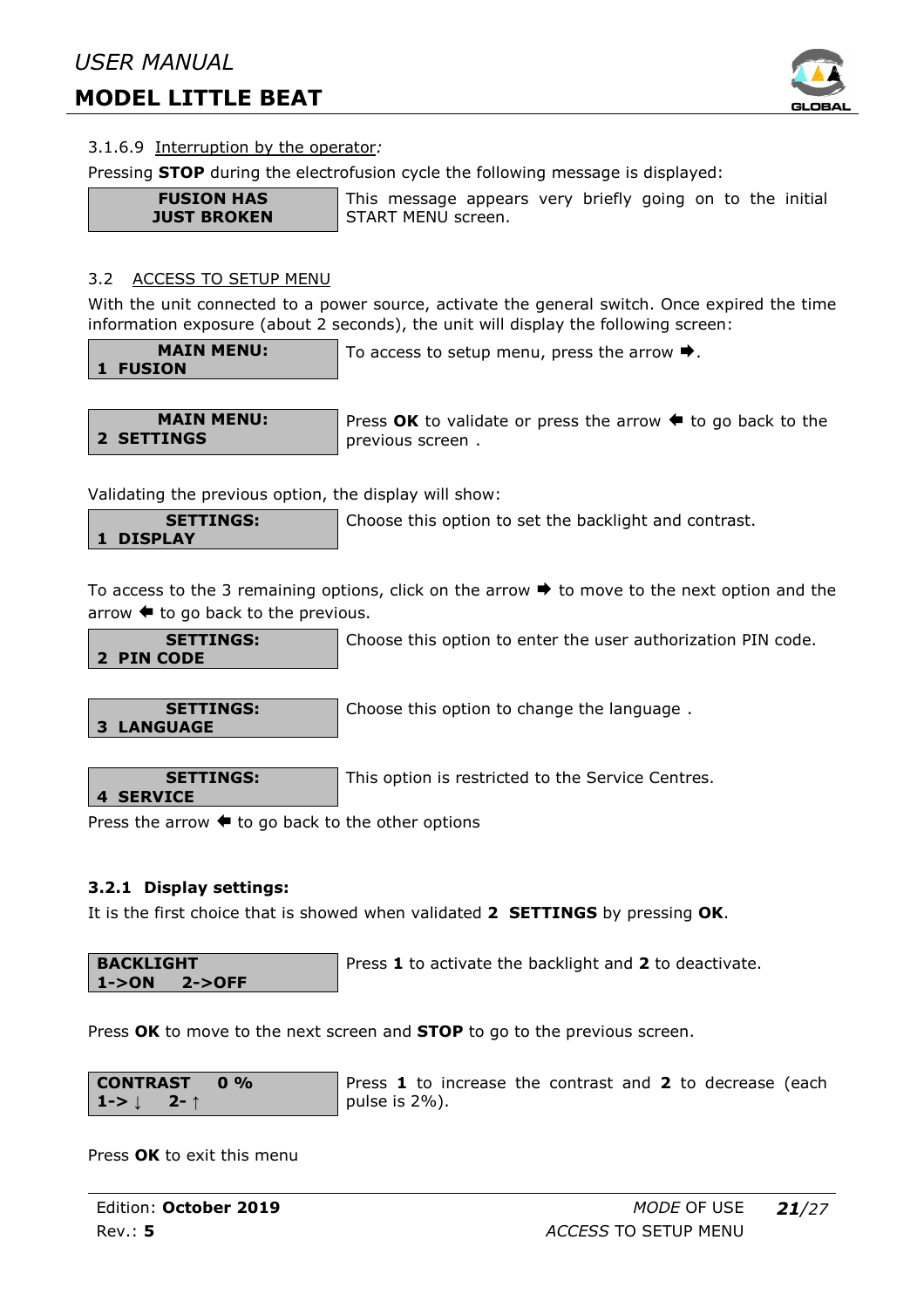

#### **3.2.2 Activation of the user authorization code:**

Once validated 2 **SETTINGS** by pressing  $OK$ , press the arrow  $\rightarrow$  to access to this option. Press the arrow  $\blacklozenge$  to go back to the previous one.

**PIN ENABLE: 1=YES 2=NO**  Press **1** to activate the authorization code and **2** to deactivate it.

Pressing either **1** as **2** goes to the setting screen **1 DISPLAY**.

Press **STOP** to exit this menu.



NOTES!

To enable this option, you will need from now an access code number which is individual for each unit. Before you activate, apply for the PIN number corresponding to the unit's serial number to Acuster Global.

#### **3.2.3 Language settings:**

Once validated 2 **SETTINGS** by pressing **OK**, press two times the arrow  $\rightarrow$  to access to this option. Press the arrow  $\blacklozenge$  to go back to the previous one

**LANGUAGE 1 ENGLISH** 

Pressing the arrow  $\rightarrow$  accesses the currently loaded languages. Press the arrow  $\blacklozenge$  to go back to the previous.

Once displayed the desired language, press **OK** to validate or **STOP** to exit without changing the language.

#### **3.2.4 Service menu:**

Once validated 2 **SETTINGS** by pressing  $OK$ , press three times the arrow  $\rightarrow$  to access to this option. Press the arrow  $\blacklozenge$  to go back to the previous one.

**ENTER PIN:** This option is restricted to the Service Centres.

If you want to exit this option without entering the access PIN code, turn the unit off via the general switch.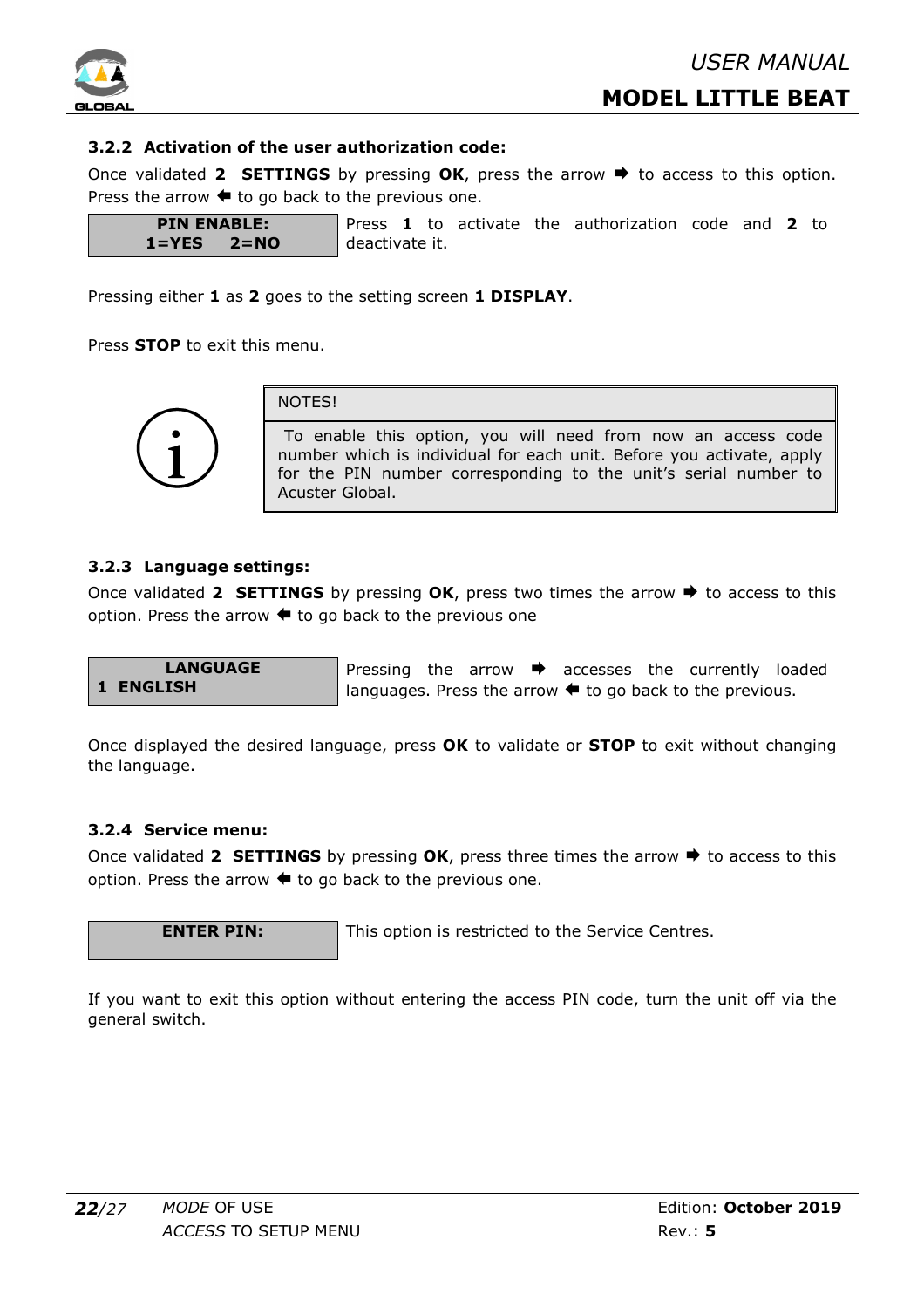

# **4 MAINTENANCE**

#### 4.1 GENERAL

#### **4.1.1 Introduction:**

The electrofusion units **LITTLE BEAT** have been designed and manufactured for a long-life service without the need for costly repairs and adjustments. All that is required is careful handling when loading/unloading and during transportation, and in general to keep the unit clean by following the recommended preventive maintenance. The costs are very low and are soon written off given that the unit will be fully functional at all times.

This section includes a list of general upkeep and maintenance routine operations. Should any problem arise please refer to clause **3.1.6: Incidents that may occur** in this *User Manual*. However, no action should be taken by unqualified personnel beyond these troubleshooting measures in order not to run the risk of seriously damaging the unit.

#### **4.1.2 Storage:**

If the unit is not to be used for a long period of time, keep it in its original packing and protected from dust, moisture, extremes of temperatures, direct sunlight, and so on. The electrofusion control box could be stored either on the warehouse floor or in pallet racks.

#### **4.1.3 Cleaning:**

Clean the electrofusion control box regularly using only a damp cloth.

NOTE!



Do not clean the electrofusion control box with water under pressure, by immersion in water o with compressed air.

Do not rub excessively the plastic shell, for it could charge itself with static electricity.

Should the unit be very dirty, clean it with a bit of alcohol (do not use solvents or cleaning products containing trichloroethylene).

#### **4.1.4 Services:**

We recommend shipping the electrofusion control unit to the STPAcuster group authorized distributor, for a minimum yearly service.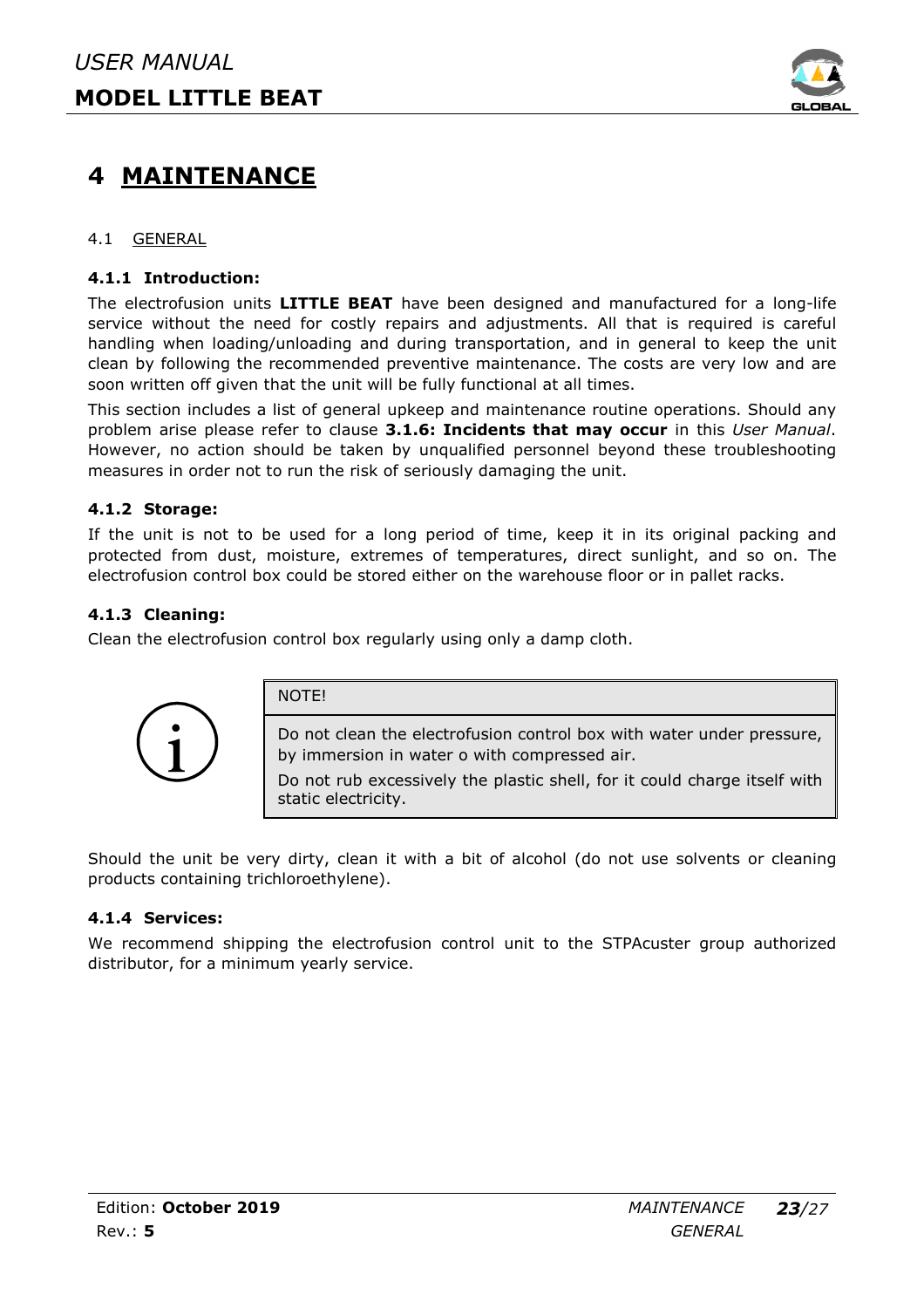

#### 4.2 CONTROL UNIT MAINTENANCE

#### **4.2.1 Electronic Control Unit:**

Besides the exterior cleaning of the casing, there is no specific maintenance for the electronic control unit. Tune-ups and adjustments should be performed by qualified personnel, or by the STPAcuster's After-Sales Service.

#### **4.2.2 Updating the Programme Version:**

The updating of the **LITTLE BEAT** electrofusion unit software must be performed exclusively by the STPAcuster's After-Sales Service.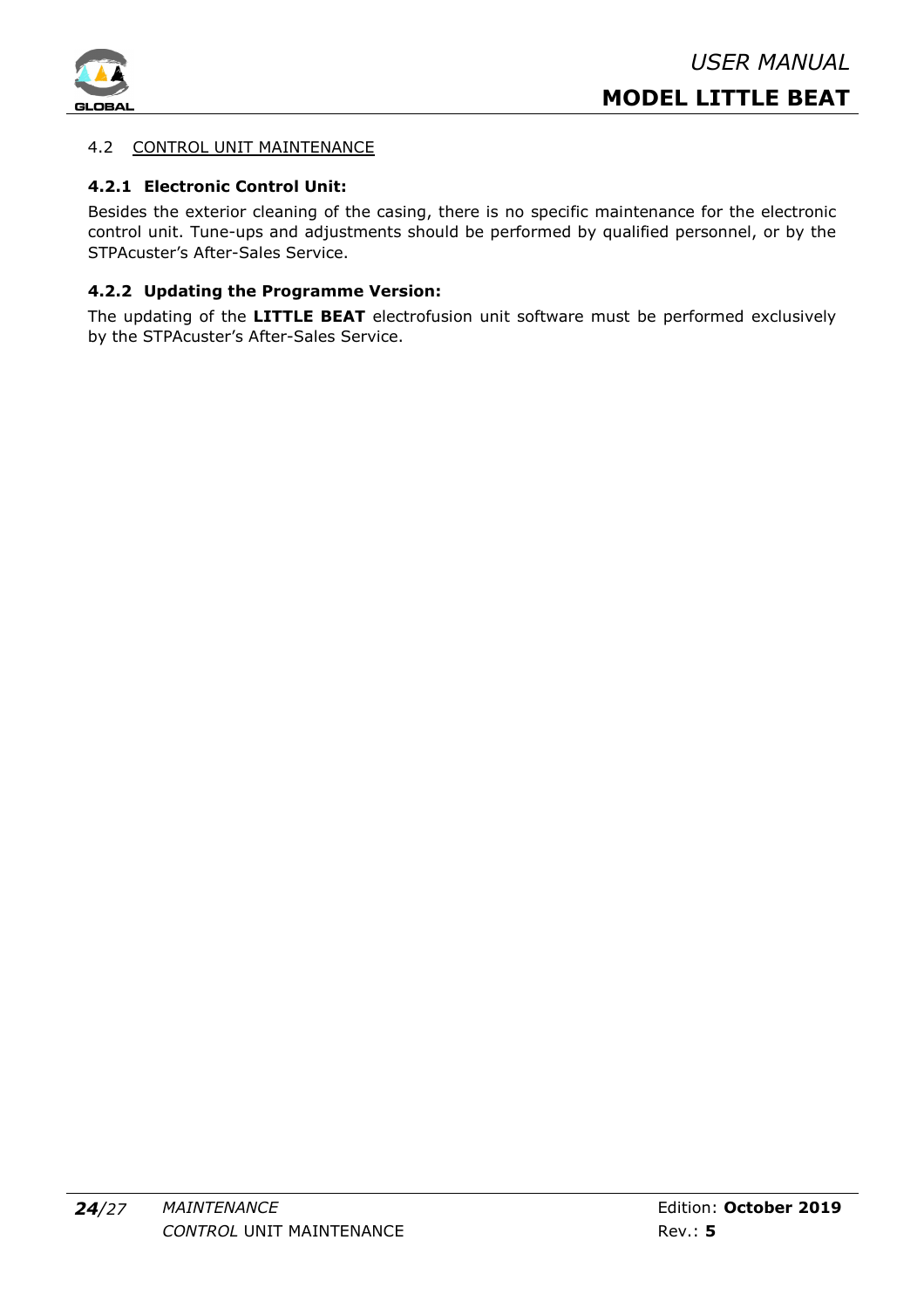

# **5 TECHNICAL CHARACTERISTICS**

#### 5.1 ELECTROFUSION CONTROL UNIT

#### **5.1.1 General specifications:**

|                                   |           | <b>LITTLE BEAT</b>                                                                       |                                                           |  |
|-----------------------------------|-----------|------------------------------------------------------------------------------------------|-----------------------------------------------------------|--|
| Classification acc to ISO 12176-2 |           | P <sub>2</sub> 2US <sub>1</sub> VKAX                                                     |                                                           |  |
| Configuration options             |           | Language > Multilingual (request available languages)                                    |                                                           |  |
|                                   |           | Display > backlight and contrast                                                         |                                                           |  |
| Input voltage                     |           | Nominal voltage: 230 Vac ±10%                                                            | Nominal voltage: 110 Vac +20/-10%                         |  |
| Input frequency                   |           | Nominal frequency: 50 Hz $\pm 10\%$                                                      | Nominal frequency: 50-60 Hz                               |  |
| Electrofusion voltage*            |           | 8 to 44 Vac galvanically separated                                                       |                                                           |  |
| Power consumption                 |           | 2500 W maximum                                                                           |                                                           |  |
|                                   |           | The fitting resistance must not be lower than 0.7 $\Omega$ (230V) or 0.8 $\Omega$ (110V) |                                                           |  |
| Generator output performance      |           | 3.0 kVA unipolar operation; electronic regulation                                        |                                                           |  |
| Protection type                   |           | Double isolation IP55                                                                    |                                                           |  |
| Duty factor                       |           | 40 to 90% (depending on the fitting size)                                                |                                                           |  |
|                                   |           | Electronic temperature monitoring of the unit                                            |                                                           |  |
| Working temperature               |           | -5 to 40°C (blocking at $\leq$ -6°C)                                                     |                                                           |  |
| Display                           |           | LCD, 2 lines x 16 characters backlight                                                   |                                                           |  |
| Acoustic warning                  |           | Piezoelectric buzzer                                                                     |                                                           |  |
| Enter fusion data                 | Manual    | Voltage: Multivoltage (steps of 0.1 V)                                                   |                                                           |  |
|                                   |           | Time: 1 to 5,000 seconds                                                                 |                                                           |  |
|                                   |           | Cooling time: 1 to 99 minutes                                                            |                                                           |  |
|                                   | Automatic |                                                                                          | Barcode acc. to ISO/TR 13950                              |  |
| Front and keys                    |           | Green/grey silkscreen plastic membrane with tactile push buttons                         |                                                           |  |
| Power cable                       | 230V      | 2x1 mm <sup>2</sup> (Schuko + French type plug) 2.5 m long                               |                                                           |  |
|                                   | 110V      |                                                                                          | $3x1.5$ mm <sup>2</sup> (NEMA 5-15P type plug) 2.5 m long |  |
| Electrofusion cables              |           | $1x10$ mm <sup>2</sup> , 3 m long (threaded terminals for adapters)                      |                                                           |  |
| Scanner                           |           | Laser scanner optional                                                                   |                                                           |  |
| Connection of scanner             |           | 9-pins RS-232                                                                            |                                                           |  |
| Accessories                       |           | Set of 4 and 4.7 mm electrofusion adapters                                               |                                                           |  |
| Weight and dimensions             |           | Height: 390 mm; Width: 240 mm; Length: 160 mm                                            |                                                           |  |
|                                   |           |                                                                                          | Nett weight: 13 kg                                        |  |

*\* From software version v. 1.9.0 (previous versions from 10 to 42 V)*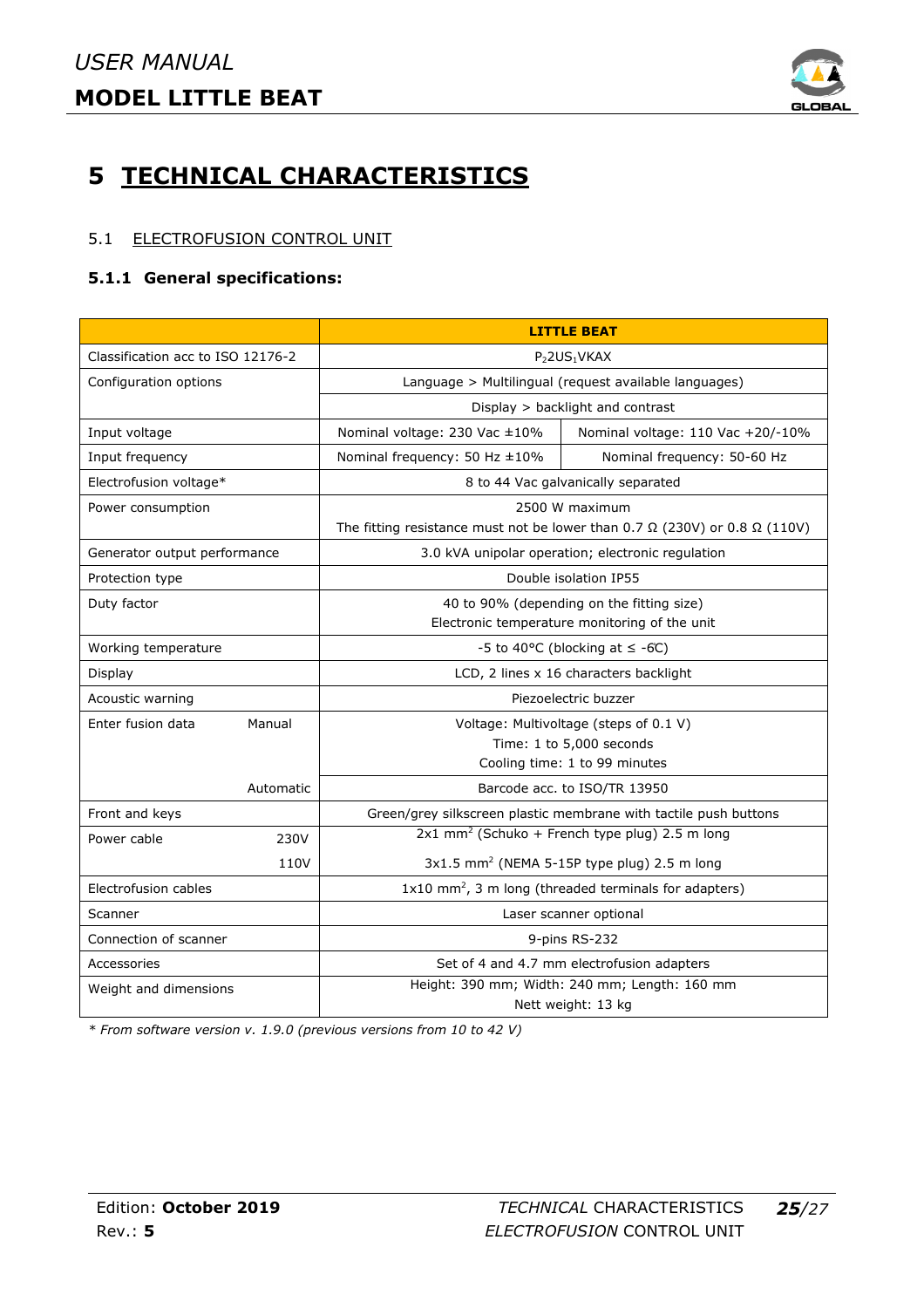

#### **5.1.2 Generator specifications:**

| Frequency       | 50 Hz                  |
|-----------------|------------------------|
| Output power    | 4 kVA (minimum)        |
| Voltage         | 230 Vac                |
| Intensity       | 12 A (min) for 230 Vac |
| Voltage control | Preferably electronic  |

#### **5.1.3 Accessories:**

List of accessories included in the unit:

- QTY DESCRIPTION
- 1 User manual (Memory stick)
- 1 Scanner (optional)
- 2 Ø 4 mm terminal adapter
- 2 Ø 4.7 mm terminal adapter